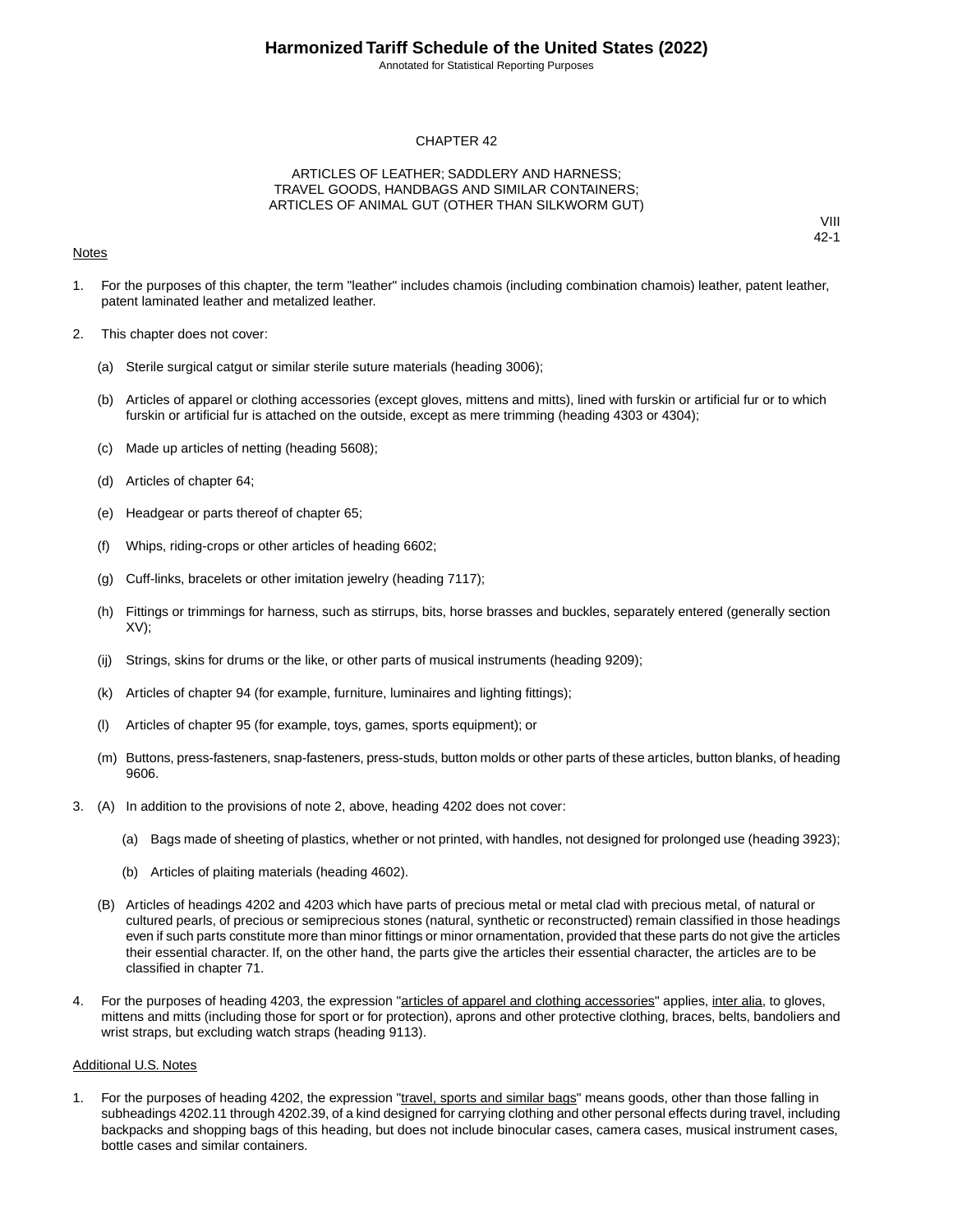Annotated for Statistical Reporting Purposes

Notes (con.) VIII 42-2

2. For purposes of classifying articles under subheadings 4202.12, 4202.22, 4202.32, and 4202.92, articles of textile fabric impregnated, coated, covered or laminated with plastics (whether compact or cellular) shall be regarded as having an outer surface of textile material or of sheeting of plastics, depending upon whether and the extent to which the textile constituent or the plastic constituent makes up the exterior surface of the article.

#### Compiler's Note

The provisions of subchapter II of chapter 99 (Miscellaneous Tariff Bills or MTBs), the provisions of the Generalized System of Preferences (GSP) found in General Note 4 and most product exclusions from the additional tariffs on products of China in subchapter III of chapter 99 expired on December 31, 2020. However, no endnotes or footnotes relating to these provisions have been deleted as of the issue date of this edition.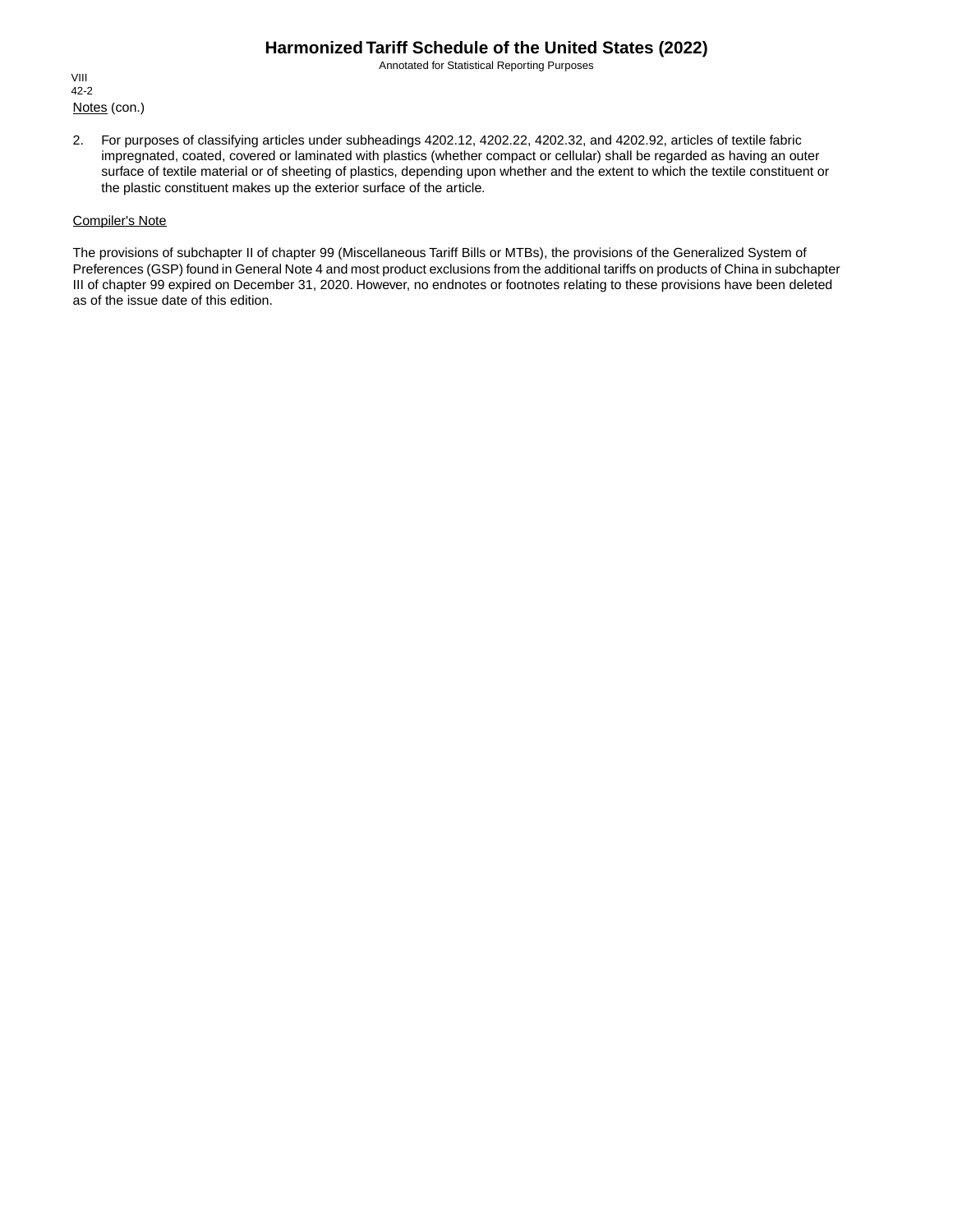Annotated for Statistical Reporting Purposes

| Heading/                 | Stat.       |                                                                                                                                                                                                                                                                                                                                                                                                                                                                                                                                                                                                                                                                                                                                                                                                                                                                                  | Unit                    |         | Rates of Duty                                                                                     |                |
|--------------------------|-------------|----------------------------------------------------------------------------------------------------------------------------------------------------------------------------------------------------------------------------------------------------------------------------------------------------------------------------------------------------------------------------------------------------------------------------------------------------------------------------------------------------------------------------------------------------------------------------------------------------------------------------------------------------------------------------------------------------------------------------------------------------------------------------------------------------------------------------------------------------------------------------------|-------------------------|---------|---------------------------------------------------------------------------------------------------|----------------|
| Subheading               | Suf-<br>fix | Article Description                                                                                                                                                                                                                                                                                                                                                                                                                                                                                                                                                                                                                                                                                                                                                                                                                                                              | of<br>Quantity          | General | $\mathbf{1}$<br>Special                                                                           | $\overline{2}$ |
| 4201.00<br>4201.00.30 00 |             | Saddlery and harness for any animal (including traces, leads,<br>knee pads, muzzles, saddle cloths, saddle bags, dog coats<br>and the like), of any material:<br>Dog leashes, collars, muzzles, harnesses and similar dog                                                                                                                                                                                                                                                                                                                                                                                                                                                                                                                                                                                                                                                        |                         |         |                                                                                                   |                |
|                          |             |                                                                                                                                                                                                                                                                                                                                                                                                                                                                                                                                                                                                                                                                                                                                                                                                                                                                                  | No 2.4% <sup>2/27</sup> |         | Free (A, AU, BH, CL, 35%<br>CO, D, E, IL, JO,<br>KR, MA, OM, P,<br>PA, PE, S, SG)                 |                |
| 4201.00.60 00            |             |                                                                                                                                                                                                                                                                                                                                                                                                                                                                                                                                                                                                                                                                                                                                                                                                                                                                                  |                         |         | Free (A*, AU, BH,<br>CL, CO, D, E, IL,<br>JO, KR, MA, OM,<br>P, PA, PE, S, SG)                    | 15%            |
| 4202<br>4202.11.00       |             | Trunks, suitcases, vanity cases, attache cases, briefcases,<br>school satchels, spectacle cases, binocular cases, camera<br>cases, musical instrument cases, gun cases, holsters and<br>similar containers; traveling bags, insulated food or beverage<br>bags, toiletry bags, knapsacks and backpacks, handbags,<br>shopping bags, wallets, purses, map cases, cigarette cases,<br>tobacco pouches, tool bags, sports bags, bottle cases, jewelry<br>boxes, powder cases, cutlery cases and similar containers, of<br>leather or of composition leather, of sheeting of plastics, of<br>textile materials, of vulcanized fiber or of paperboard, or wholly<br>or mainly covered with such materials or with paper:<br>Trunks, suitcases, vanity cases, attache cases, briefcases,<br>school satchels and similar containers:<br>With outer surface of leather or of composition |                         |         |                                                                                                   |                |
|                          |             |                                                                                                                                                                                                                                                                                                                                                                                                                                                                                                                                                                                                                                                                                                                                                                                                                                                                                  |                         |         | Free (A, AU, BH, CL, 35%<br>CO, D, IL, JO, KR,<br>MA, NP, OM, P,<br>PA, PE, R, S, SG)<br>6.4% (E) |                |
|                          | 30          | Attache cases, briefcases, school satchels,<br>occupational luggage cases and similar                                                                                                                                                                                                                                                                                                                                                                                                                                                                                                                                                                                                                                                                                                                                                                                            |                         |         |                                                                                                   |                |
|                          | 90          |                                                                                                                                                                                                                                                                                                                                                                                                                                                                                                                                                                                                                                                                                                                                                                                                                                                                                  |                         |         |                                                                                                   |                |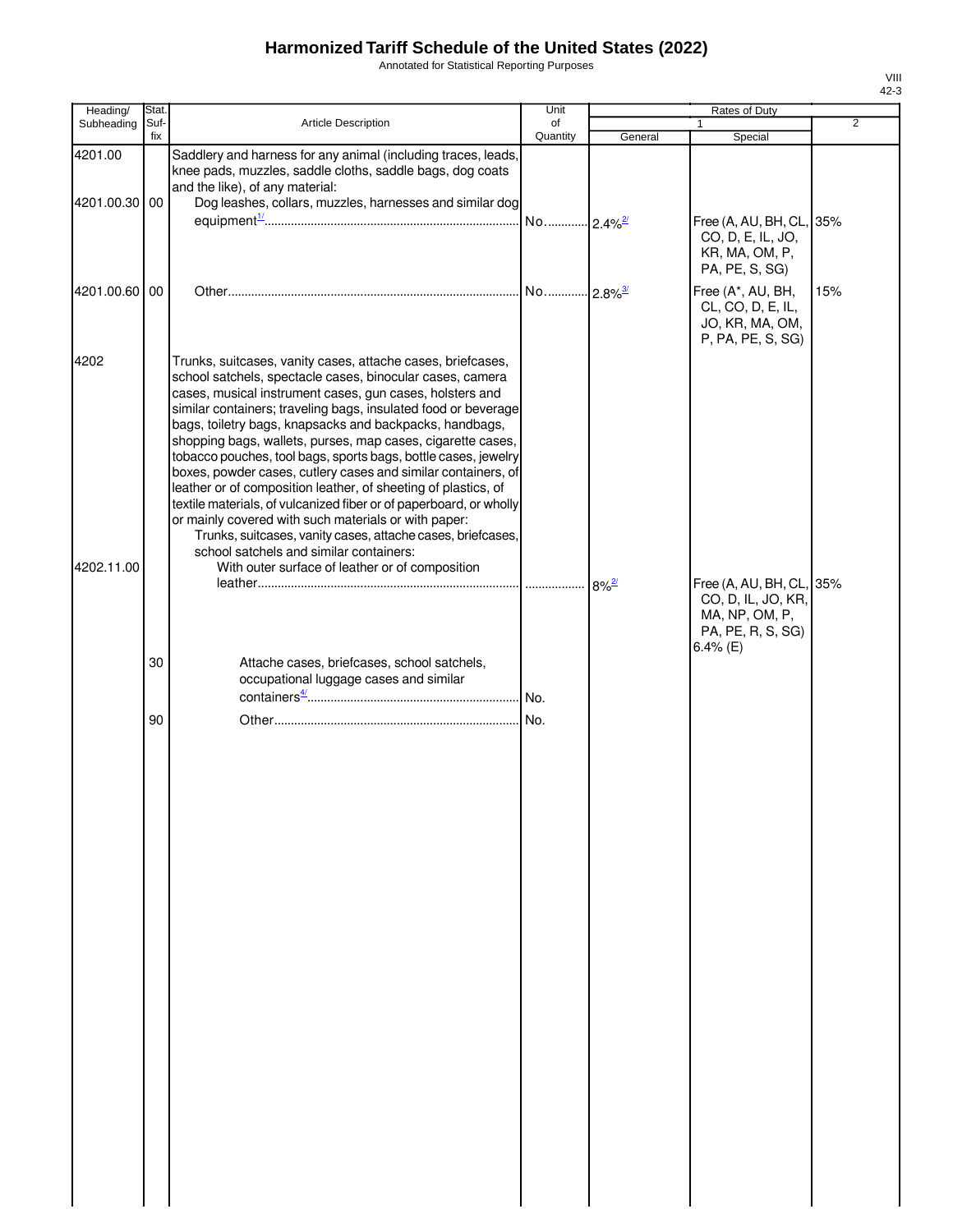Annotated for Statistical Reporting Purposes

| Heading/                             | Stat. |                                                                                                                                                                                                                                                                                                                                                                                                                                                                                                                                                                                                                                                                                                                                                                                                                                                                                                                                                                                          | Unit          |                                 | Rates of Duty                                                                               |                |
|--------------------------------------|-------|------------------------------------------------------------------------------------------------------------------------------------------------------------------------------------------------------------------------------------------------------------------------------------------------------------------------------------------------------------------------------------------------------------------------------------------------------------------------------------------------------------------------------------------------------------------------------------------------------------------------------------------------------------------------------------------------------------------------------------------------------------------------------------------------------------------------------------------------------------------------------------------------------------------------------------------------------------------------------------------|---------------|---------------------------------|---------------------------------------------------------------------------------------------|----------------|
| Subheading                           | Suf-  | <b>Article Description</b>                                                                                                                                                                                                                                                                                                                                                                                                                                                                                                                                                                                                                                                                                                                                                                                                                                                                                                                                                               | of            |                                 | 1                                                                                           | $\overline{2}$ |
| 4202 (con.)<br>4202.12<br>4202.12.21 | fix   | Trunks, suitcases, vanity cases, attache cases, briefcases,<br>school satchels, spectacle cases, binocular cases, camera<br>cases, musical instrument cases, gun cases, holsters and<br>similar containers; traveling bags, insulated food or beverage<br>bags, toiletry bags, knapsacks and backpacks, handbags,<br>shopping bags, wallets, purses, map cases, cigarette cases,<br>tobacco pouches, tool bags, sports bags, bottle cases, jewelry<br>boxes, powder cases, cutlery cases and similar containers, of<br>leather or of composition leather, of sheeting of plastics, of<br>textile materials, of vulcanized fiber or of paperboard, or wholly<br>or mainly covered with such materials or with paper: (con.)<br>Trunks, suitcases, vanity cases, attache cases, briefcases,<br>school satchels and similar containers: (con.)<br>With outer surface of plastics or of textile materials:<br>With outer surface of plastics:<br>Trunks, suitcases, vanity cases and similar | Quantity<br>. | General<br>$20\%$ <sup>2/</sup> | Special<br>Free (A, AU, BH, CL, 45%                                                         |                |
|                                      | 20    | Structured, rigid on all sides No.                                                                                                                                                                                                                                                                                                                                                                                                                                                                                                                                                                                                                                                                                                                                                                                                                                                                                                                                                       |               |                                 | CO, D, IL, JO, KR,<br>MA, NP, OM, P,<br>PA, PE, R, S, SG)<br>17.5% (E)                      |                |
| 4202.12.29                           | 50    |                                                                                                                                                                                                                                                                                                                                                                                                                                                                                                                                                                                                                                                                                                                                                                                                                                                                                                                                                                                          |               |                                 | Free (AU, BH, CL,<br>CO, D, IL, JO, KR,<br>MA, NP, OM, P,<br>PA, PE, R, S, SG)<br>17.5% (E) | 45%            |
|                                      | 10    | Structured, rigid on all sides:<br>Attache cases, briefcases and similar                                                                                                                                                                                                                                                                                                                                                                                                                                                                                                                                                                                                                                                                                                                                                                                                                                                                                                                 |               |                                 |                                                                                             |                |
|                                      | 25    |                                                                                                                                                                                                                                                                                                                                                                                                                                                                                                                                                                                                                                                                                                                                                                                                                                                                                                                                                                                          |               |                                 |                                                                                             |                |
|                                      | 35    | Other:<br>Attache cases, briefcases and similar                                                                                                                                                                                                                                                                                                                                                                                                                                                                                                                                                                                                                                                                                                                                                                                                                                                                                                                                          | No.           |                                 |                                                                                             |                |
|                                      | 85    |                                                                                                                                                                                                                                                                                                                                                                                                                                                                                                                                                                                                                                                                                                                                                                                                                                                                                                                                                                                          |               |                                 |                                                                                             |                |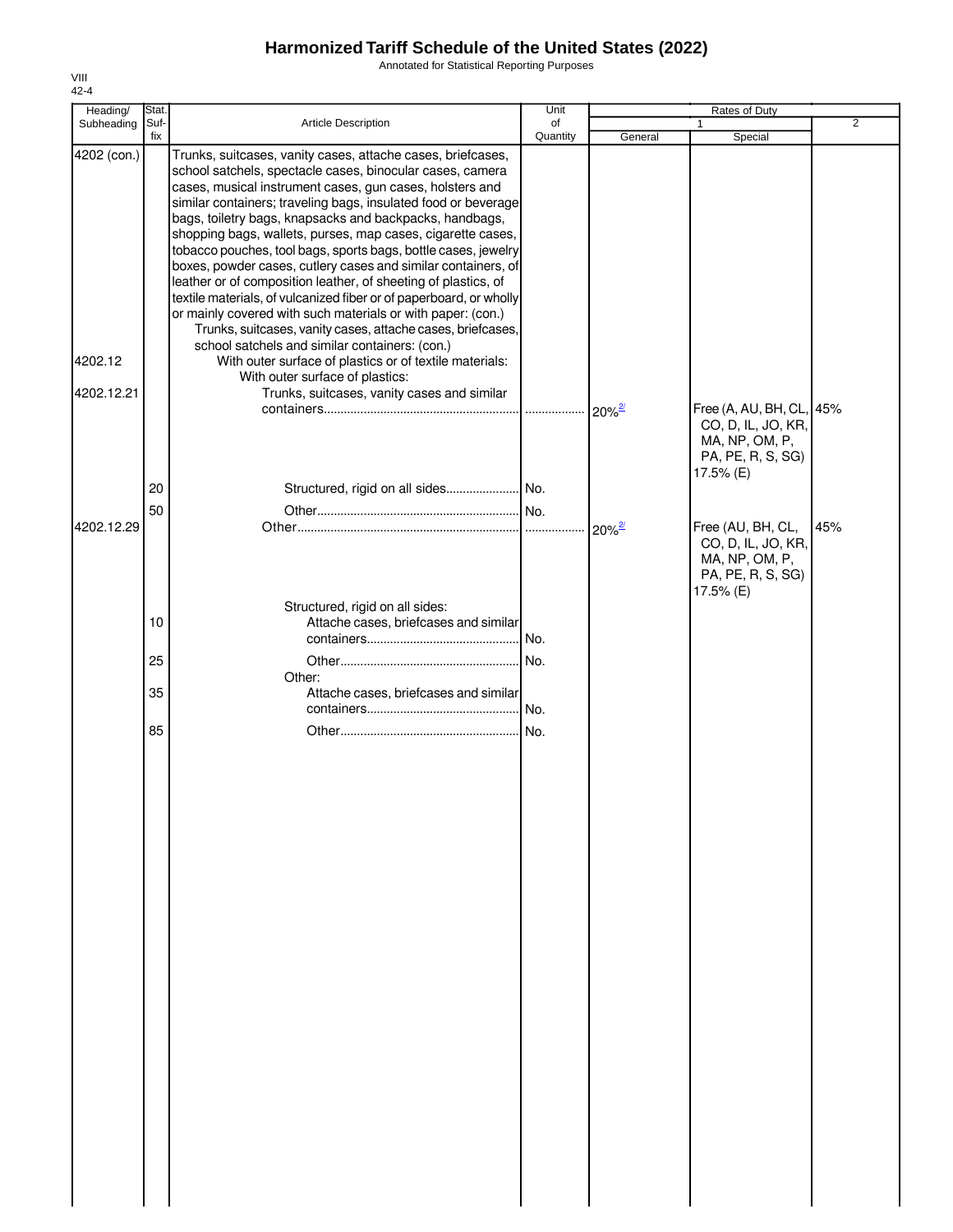Annotated for Statistical Reporting Purposes

| Heading/                         | Stat.<br>Suf- |                                                                                                                                                                                                                                                                                                                                                                                                                                                                                                                                                                                                                                                                                                                                                                                                                                                                                                                                                              | Unit<br>of |         | Rates of Duty                                                                                  | $\overline{2}$ |
|----------------------------------|---------------|--------------------------------------------------------------------------------------------------------------------------------------------------------------------------------------------------------------------------------------------------------------------------------------------------------------------------------------------------------------------------------------------------------------------------------------------------------------------------------------------------------------------------------------------------------------------------------------------------------------------------------------------------------------------------------------------------------------------------------------------------------------------------------------------------------------------------------------------------------------------------------------------------------------------------------------------------------------|------------|---------|------------------------------------------------------------------------------------------------|----------------|
| Subheading                       | fix           | Article Description                                                                                                                                                                                                                                                                                                                                                                                                                                                                                                                                                                                                                                                                                                                                                                                                                                                                                                                                          | Quantity   | General | Special                                                                                        |                |
| 4202 (con.)<br>4202.12<br>(con.) |               | Trunks, suitcases, vanity cases, attache cases, briefcases,<br>school satchels, spectacle cases, binocular cases, camera<br>cases, musical instrument cases, gun cases, holsters and<br>similar containers; traveling bags, insulated food or beverage<br>bags, toiletry bags, knapsacks and backpacks, handbags,<br>shopping bags, wallets, purses, map cases, cigarette cases,<br>tobacco pouches, tool bags, sports bags, bottle cases, jewelry<br>boxes, powder cases, cutlery cases and similar containers, of<br>leather or of composition leather, of sheeting of plastics, of<br>textile materials, of vulcanized fiber or of paperboard, or wholly<br>or mainly covered with such materials or with paper: (con.)<br>Trunks, suitcases, vanity cases, attache cases, briefcases,<br>school satchels and similar containers: (con.)<br>With outer surface of plastics or of textile materials:<br>(con.)<br>With outer surface of textile materials: |            |         |                                                                                                |                |
| 4202.12.40 00                    |               | Of vegetable fibers and not of pile or tufted<br>construction:                                                                                                                                                                                                                                                                                                                                                                                                                                                                                                                                                                                                                                                                                                                                                                                                                                                                                               | ka         |         | Free (A, AU, BH, CL, 40%<br>CO, D, IL, JO, KR,<br>MA, NP, OM, P,<br>PA, PE, S, SG)             |                |
| 4202.12.60 00                    |               |                                                                                                                                                                                                                                                                                                                                                                                                                                                                                                                                                                                                                                                                                                                                                                                                                                                                                                                                                              | kg         |         | 4.9% (E)<br>Free (AU, BH, CL,<br>CO, IL, JO, KR,<br>MA, NP, OM, P,<br>PA, PE, S, SG)           | 40%            |
| 4202.12.81                       |               |                                                                                                                                                                                                                                                                                                                                                                                                                                                                                                                                                                                                                                                                                                                                                                                                                                                                                                                                                              |            |         | 4.4% (E)<br>Free (A, AU, BH, CL, 65%<br>CO, D, IL, JO, KR,<br>MA, NP, OM, P,<br>PA, PE, S, SG) |                |
|                                  | 30            | Attache cases, briefcases, school<br>satchels, occupational luggage cases and                                                                                                                                                                                                                                                                                                                                                                                                                                                                                                                                                                                                                                                                                                                                                                                                                                                                                | kg         |         | 16.6% (E)                                                                                      |                |
|                                  | 70            |                                                                                                                                                                                                                                                                                                                                                                                                                                                                                                                                                                                                                                                                                                                                                                                                                                                                                                                                                              | kg         |         |                                                                                                |                |
|                                  |               |                                                                                                                                                                                                                                                                                                                                                                                                                                                                                                                                                                                                                                                                                                                                                                                                                                                                                                                                                              |            |         |                                                                                                |                |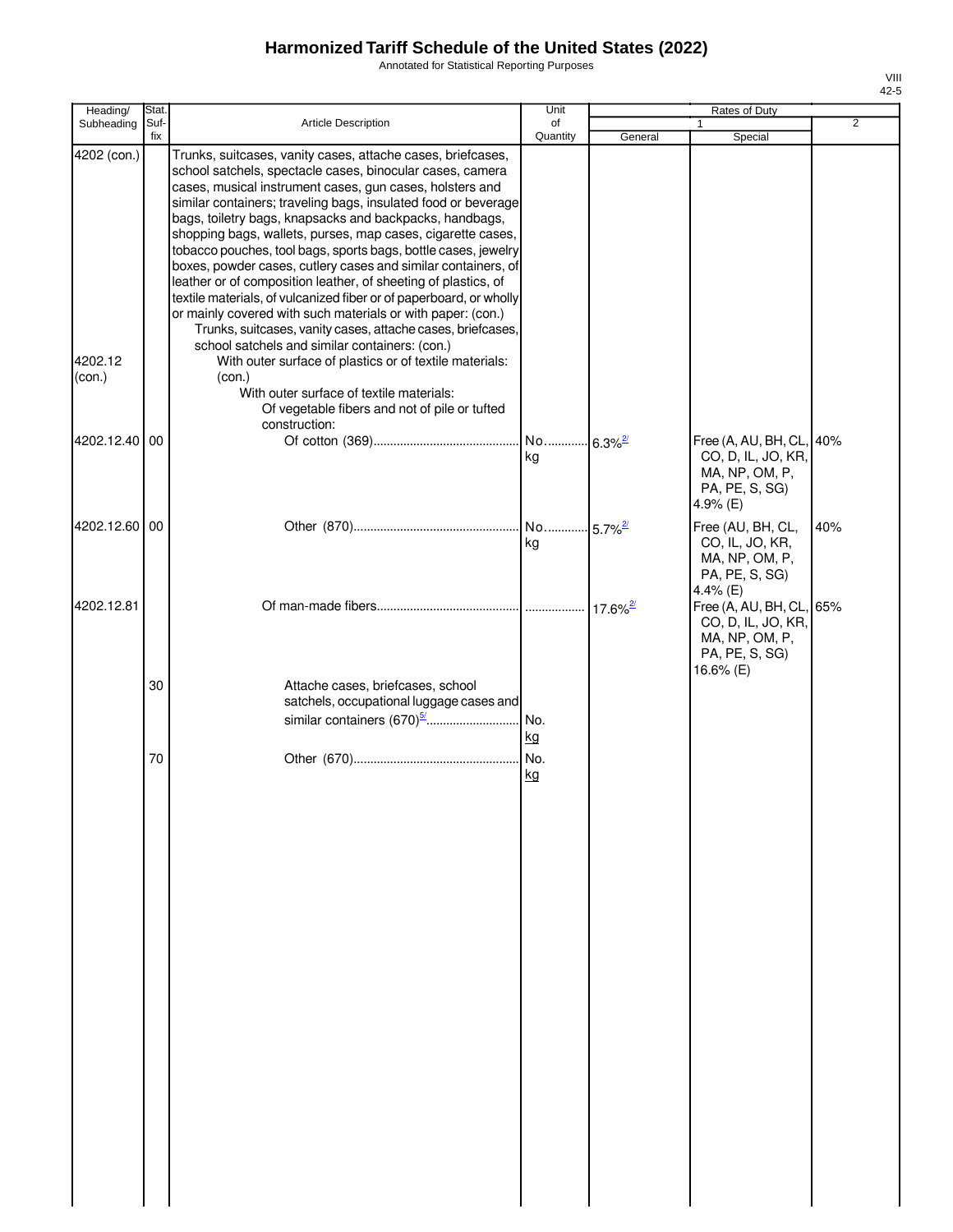Annotated for Statistical Reporting Purposes

| Stat.                     |                                                                                                                                                                                                                                                                                                                                                                                                                                                                                                                                                                                                                                                                                          | Unit      |                                                                                                                                                                                                                                                                                                                                                           | Rates of Duty                                                     |                                                    |
|---------------------------|------------------------------------------------------------------------------------------------------------------------------------------------------------------------------------------------------------------------------------------------------------------------------------------------------------------------------------------------------------------------------------------------------------------------------------------------------------------------------------------------------------------------------------------------------------------------------------------------------------------------------------------------------------------------------------------|-----------|-----------------------------------------------------------------------------------------------------------------------------------------------------------------------------------------------------------------------------------------------------------------------------------------------------------------------------------------------------------|-------------------------------------------------------------------|----------------------------------------------------|
| Suf-                      | <b>Article Description</b>                                                                                                                                                                                                                                                                                                                                                                                                                                                                                                                                                                                                                                                               | of        |                                                                                                                                                                                                                                                                                                                                                           | 1                                                                 | $\overline{2}$                                     |
|                           | Trunks, suitcases, vanity cases, attache cases, briefcases,<br>school satchels, spectacle cases, binocular cases, camera<br>cases, musical instrument cases, gun cases, holsters and<br>bags, toiletry bags, knapsacks and backpacks, handbags,<br>shopping bags, wallets, purses, map cases, cigarette cases,<br>leather or of composition leather, of sheeting of plastics, of<br>or mainly covered with such materials or with paper: (con.)<br>Trunks, suitcases, vanity cases, attache cases, briefcases,<br>school satchels and similar containers: (con.)<br>With outer surface of plastics or of textile materials:<br>(con.)<br>With outer surface of textile materials: (con.) |           |                                                                                                                                                                                                                                                                                                                                                           |                                                                   | 65%                                                |
| 10                        | Attache cases, briefcases, school<br>similar containers:<br>Containing 85 percent or more by<br>weight of silk or silk waste                                                                                                                                                                                                                                                                                                                                                                                                                                                                                                                                                             | No.<br>kg |                                                                                                                                                                                                                                                                                                                                                           | CO, IL, JO, KR,<br>MA, NP, OM, P,<br>PA, PE, S, SG)<br>16.6% (E)  |                                                    |
| 20                        |                                                                                                                                                                                                                                                                                                                                                                                                                                                                                                                                                                                                                                                                                          | No.       |                                                                                                                                                                                                                                                                                                                                                           |                                                                   |                                                    |
| 40                        |                                                                                                                                                                                                                                                                                                                                                                                                                                                                                                                                                                                                                                                                                          | kg<br>No. |                                                                                                                                                                                                                                                                                                                                                           |                                                                   |                                                    |
| 50                        | Other:<br>Containing 85 percent or more by<br>weight of silk or silk waste                                                                                                                                                                                                                                                                                                                                                                                                                                                                                                                                                                                                               | No.       |                                                                                                                                                                                                                                                                                                                                                           |                                                                   |                                                    |
| 60                        |                                                                                                                                                                                                                                                                                                                                                                                                                                                                                                                                                                                                                                                                                          | kg        |                                                                                                                                                                                                                                                                                                                                                           |                                                                   |                                                    |
| 80                        |                                                                                                                                                                                                                                                                                                                                                                                                                                                                                                                                                                                                                                                                                          |           |                                                                                                                                                                                                                                                                                                                                                           |                                                                   |                                                    |
|                           |                                                                                                                                                                                                                                                                                                                                                                                                                                                                                                                                                                                                                                                                                          | kg        |                                                                                                                                                                                                                                                                                                                                                           | Free (AU, BH, CL,<br>MA, OM, P, PA,<br>PE, R, S, SG)<br>17.5% (E) | 45%                                                |
| 4202 (con.)<br>4202.12.89 | fix<br>4202.19.00 00                                                                                                                                                                                                                                                                                                                                                                                                                                                                                                                                                                                                                                                                     |           | Quantity<br>similar containers; traveling bags, insulated food or beverage<br>tobacco pouches, tool bags, sports bags, bottle cases, jewelry<br>boxes, powder cases, cutlery cases and similar containers, of<br>textile materials, of vulcanized fiber or of paperboard, or wholly<br>satchels, occupational luggage cases and<br>kg<br>kg<br>No.<br>No. | General                                                           | Special<br>Free (AU, BH, CL,<br>CO, D, IL, JO, KR, |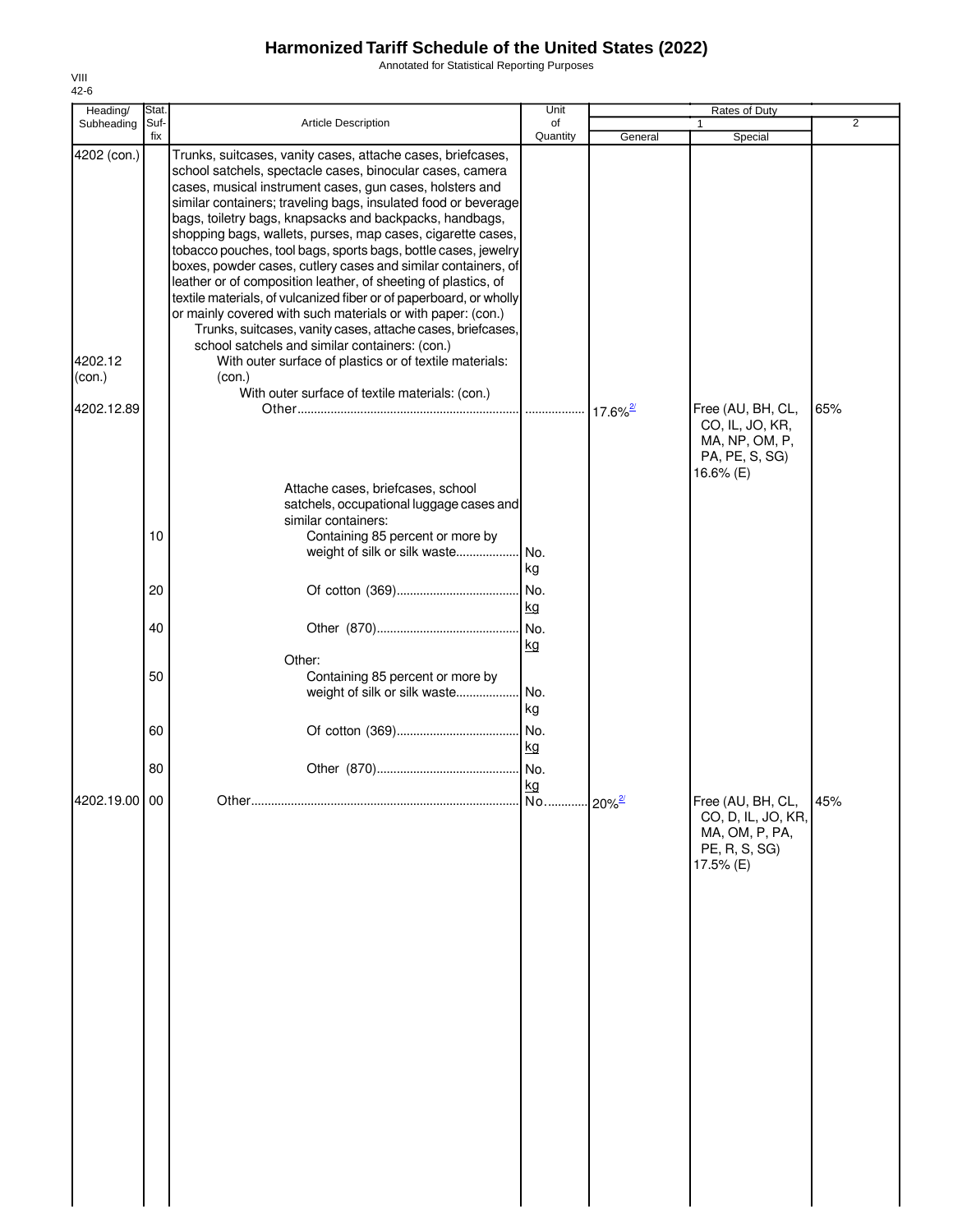Annotated for Statistical Reporting Purposes

| Heading/                                | Stat.       |                                                                                                                                                                                                                                                                                                                                                                                                                                                                                                                                                                                                                                                                                                                                                                                                                                                                            | Unit                    |         | Rates of Duty                                                                                     |                |
|-----------------------------------------|-------------|----------------------------------------------------------------------------------------------------------------------------------------------------------------------------------------------------------------------------------------------------------------------------------------------------------------------------------------------------------------------------------------------------------------------------------------------------------------------------------------------------------------------------------------------------------------------------------------------------------------------------------------------------------------------------------------------------------------------------------------------------------------------------------------------------------------------------------------------------------------------------|-------------------------|---------|---------------------------------------------------------------------------------------------------|----------------|
| Subheading                              | Suf-<br>fix | Article Description                                                                                                                                                                                                                                                                                                                                                                                                                                                                                                                                                                                                                                                                                                                                                                                                                                                        | of<br>Quantity          | General | Special                                                                                           | $\overline{2}$ |
| 4202 (con.)<br>4202.21<br>4202.21.30 00 |             | Trunks, suitcases, vanity cases, attache cases, briefcases,<br>school satchels, spectacle cases, binocular cases, camera<br>cases, musical instrument cases, gun cases, holsters and<br>similar containers; traveling bags, insulated food or beverage<br>bags, toiletry bags, knapsacks and backpacks, handbags,<br>shopping bags, wallets, purses, map cases, cigarette cases,<br>tobacco pouches, tool bags, sports bags, bottle cases, jewelry<br>boxes, powder cases, cutlery cases and similar containers, of<br>leather or of composition leather, of sheeting of plastics, of<br>textile materials, of vulcanized fiber or of paperboard, or wholly<br>or mainly covered with such materials or with paper: (con.)<br>Handbags, whether or not with shoulder strap, including<br>those without handle:<br>With outer surface of leather or of composition leather: | No 5.3% <sup>2/6/</sup> |         | Free (AU, BH, CL,                                                                                 | 35%            |
|                                         |             | Other:                                                                                                                                                                                                                                                                                                                                                                                                                                                                                                                                                                                                                                                                                                                                                                                                                                                                     |                         |         | CO, D, IL, JO, KR,<br>MA, OM, P, PA,<br>PE, R, S, SG)<br>4.2% (E)                                 |                |
| 4202.21.60 00                           |             |                                                                                                                                                                                                                                                                                                                                                                                                                                                                                                                                                                                                                                                                                                                                                                                                                                                                            |                         |         | Free (A, AU, BH, CL, 35%<br>CO, D, IL, JO, KR,<br>MA, NP, OM, P,<br>PA, PE, R, S, SG)<br>8% (E)   |                |
| 4202.21.90 00                           |             |                                                                                                                                                                                                                                                                                                                                                                                                                                                                                                                                                                                                                                                                                                                                                                                                                                                                            |                         |         | Free (A, AU, BH, CL, 35%<br>CO, D, IL, JO, KR,<br>MA, NP, OM, P,<br>PA, PE, R, S, SG)<br>7.2% (E) |                |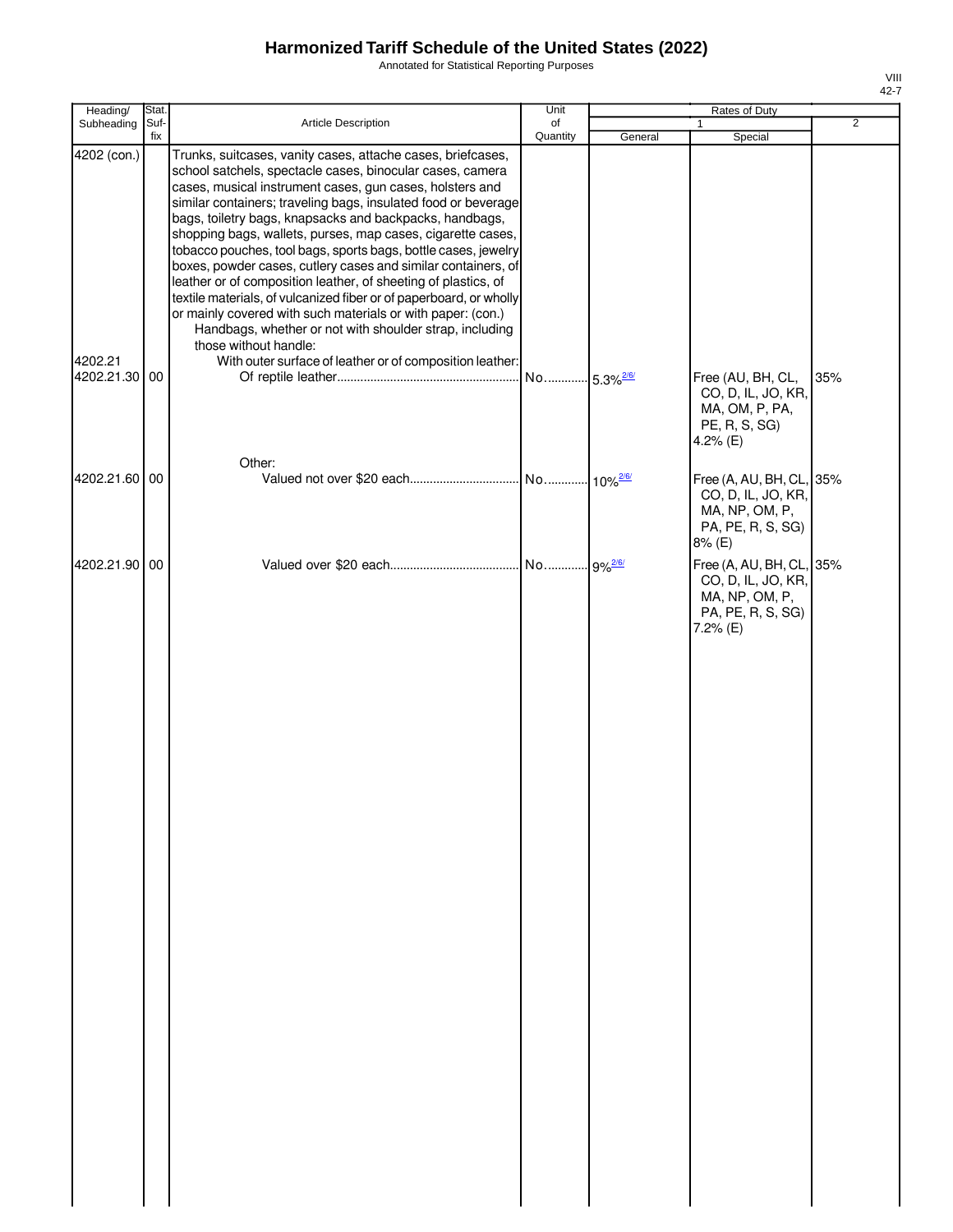Annotated for Statistical Reporting Purposes

| Heading/      | Stat. |                                                                                                                                                                                                                                                                                                                                                                                                                                                                                                                                                                                                                                                                                                                                                                                                                       | Unit                          |                         | Rates of Duty                                                                                    |                |
|---------------|-------|-----------------------------------------------------------------------------------------------------------------------------------------------------------------------------------------------------------------------------------------------------------------------------------------------------------------------------------------------------------------------------------------------------------------------------------------------------------------------------------------------------------------------------------------------------------------------------------------------------------------------------------------------------------------------------------------------------------------------------------------------------------------------------------------------------------------------|-------------------------------|-------------------------|--------------------------------------------------------------------------------------------------|----------------|
| Subheading    | Suf-  | Article Description                                                                                                                                                                                                                                                                                                                                                                                                                                                                                                                                                                                                                                                                                                                                                                                                   | of                            |                         |                                                                                                  | $\overline{2}$ |
| 4202 (con.)   | fix   | Trunks, suitcases, vanity cases, attache cases, briefcases,<br>school satchels, spectacle cases, binocular cases, camera<br>cases, musical instrument cases, gun cases, holsters and<br>similar containers; traveling bags, insulated food or beverage<br>bags, toiletry bags, knapsacks and backpacks, handbags,<br>shopping bags, wallets, purses, map cases, cigarette cases,<br>tobacco pouches, tool bags, sports bags, bottle cases, jewelry<br>boxes, powder cases, cutlery cases and similar containers, of<br>leather or of composition leather, of sheeting of plastics, of<br>textile materials, of vulcanized fiber or of paperboard, or wholly<br>or mainly covered with such materials or with paper: (con.)<br>Handbags, whether or not with shoulder strap, including<br>those without handle: (con.) | Quantity                      | General                 | Special                                                                                          |                |
| 4202.22       |       | With outer surface of sheeting of plastics or of textile                                                                                                                                                                                                                                                                                                                                                                                                                                                                                                                                                                                                                                                                                                                                                              |                               |                         |                                                                                                  |                |
| 4202.22.15 00 |       | materials:<br>With outer surface of textile materials:                                                                                                                                                                                                                                                                                                                                                                                                                                                                                                                                                                                                                                                                                                                                                                |                               |                         | Free (A, AU, BH, CL, 45%<br>CO, D, IL, JO, KR,<br>MA, NP, OM, P,<br>PA, PE, R, S, SG)<br>15% (E) |                |
|               |       | Wholly or in part of braid:                                                                                                                                                                                                                                                                                                                                                                                                                                                                                                                                                                                                                                                                                                                                                                                           |                               |                         |                                                                                                  |                |
| 4202.22.35 00 |       |                                                                                                                                                                                                                                                                                                                                                                                                                                                                                                                                                                                                                                                                                                                                                                                                                       | No 8.4% <sup>2/21</sup><br>kg |                         | Free (A, AU, BH, CL, 90%<br>CO, D, E, IL, JO,<br>KR, MA, OM, P,<br>PA, PE, S, SG)                |                |
| 4202.22.40    |       |                                                                                                                                                                                                                                                                                                                                                                                                                                                                                                                                                                                                                                                                                                                                                                                                                       |                               | $7.4\%$ <sup>2/6/</sup> | Free (AU, BH, CL,<br>CO, IL, JO, KR,<br>MA, NP, OM, P,<br>PA, PE, S, SG)                         | 90%            |
|               | 10    | Containing 85 percent or more by<br>weight of silk or silk waste                                                                                                                                                                                                                                                                                                                                                                                                                                                                                                                                                                                                                                                                                                                                                      | No.<br>kg                     |                         | 5.7% (E)                                                                                         |                |
|               | 20    | Other:<br>Of cotton (369)                                                                                                                                                                                                                                                                                                                                                                                                                                                                                                                                                                                                                                                                                                                                                                                             | No.<br>kg                     |                         |                                                                                                  |                |
|               | 30    | Of man-made fibers (670) No.                                                                                                                                                                                                                                                                                                                                                                                                                                                                                                                                                                                                                                                                                                                                                                                          | kg                            |                         |                                                                                                  |                |
|               | 40    | Other (871)                                                                                                                                                                                                                                                                                                                                                                                                                                                                                                                                                                                                                                                                                                                                                                                                           | No.<br>kg                     |                         |                                                                                                  |                |
|               |       |                                                                                                                                                                                                                                                                                                                                                                                                                                                                                                                                                                                                                                                                                                                                                                                                                       |                               |                         |                                                                                                  |                |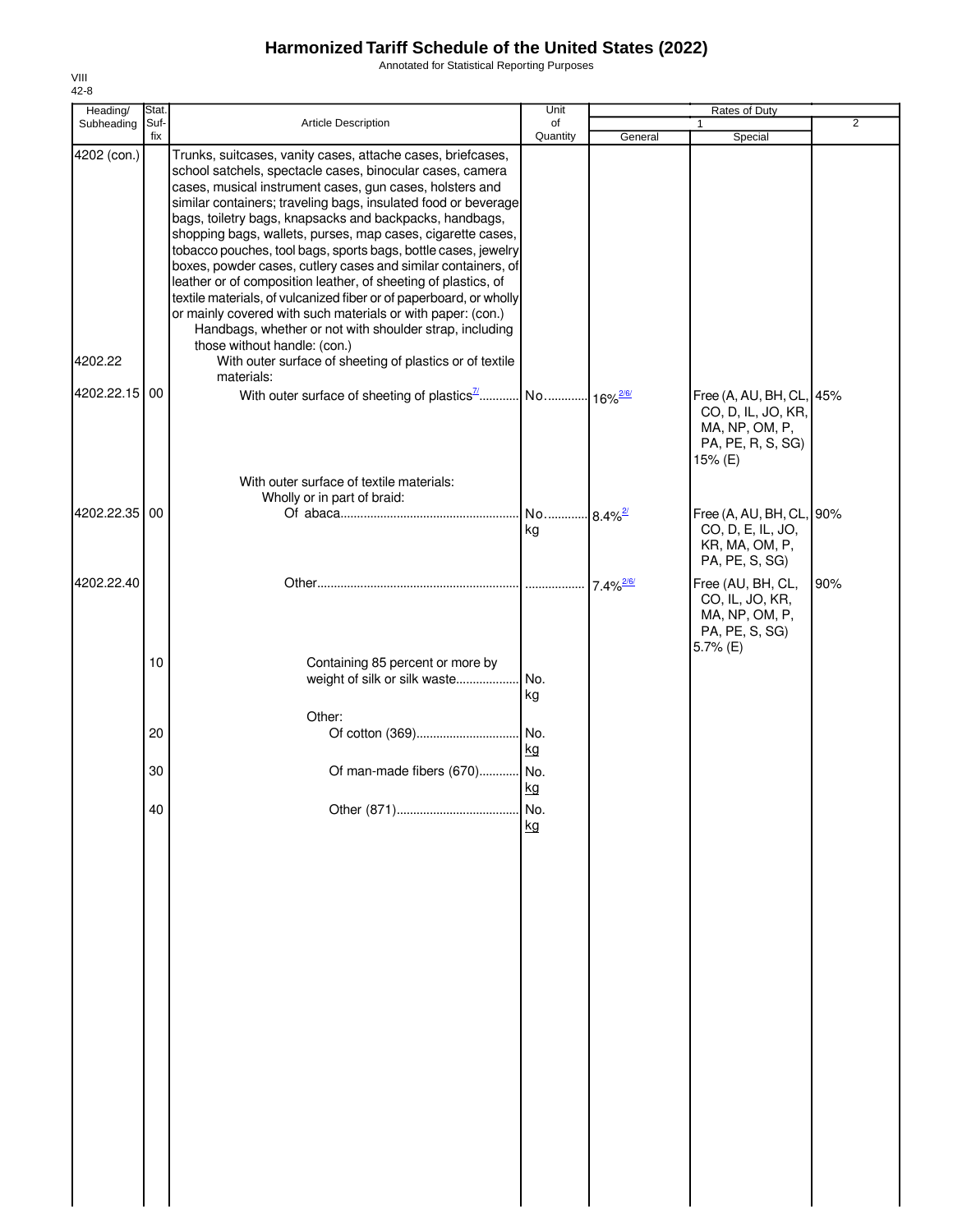Annotated for Statistical Reporting Purposes

| Heading/               | Stat.       |                                                                                                                                                                                                                                                                                                                                                                                                                                                                                                                                                                                                                                                                                                                                                                                                                                                                                   | Unit                          |                          | Rates of Duty                                                                               |     |
|------------------------|-------------|-----------------------------------------------------------------------------------------------------------------------------------------------------------------------------------------------------------------------------------------------------------------------------------------------------------------------------------------------------------------------------------------------------------------------------------------------------------------------------------------------------------------------------------------------------------------------------------------------------------------------------------------------------------------------------------------------------------------------------------------------------------------------------------------------------------------------------------------------------------------------------------|-------------------------------|--------------------------|---------------------------------------------------------------------------------------------|-----|
| Subheading             | Suf-<br>fix | <b>Article Description</b>                                                                                                                                                                                                                                                                                                                                                                                                                                                                                                                                                                                                                                                                                                                                                                                                                                                        | of<br>Quantity                | General                  | Special                                                                                     | 2   |
| 4202 (con.)<br>4202.22 |             | Trunks, suitcases, vanity cases, attache cases, briefcases,<br>school satchels, spectacle cases, binocular cases, camera<br>cases, musical instrument cases, gun cases, holsters and<br>similar containers; traveling bags, insulated food or beverage<br>bags, toiletry bags, knapsacks and backpacks, handbags,<br>shopping bags, wallets, purses, map cases, cigarette cases,<br>tobacco pouches, tool bags, sports bags, bottle cases, jewelry<br>boxes, powder cases, cutlery cases and similar containers, of<br>leather or of composition leather, of sheeting of plastics, of<br>textile materials, of vulcanized fiber or of paperboard, or wholly<br>or mainly covered with such materials or with paper: (con.)<br>Handbags, whether or not with shoulder strap, including<br>those without handle: (con.)<br>With outer surface of sheeting of plastics or of textile |                               |                          |                                                                                             |     |
| (con.)                 |             | materials: (con.)<br>With outer surface of textile materials: (con.)<br>Other:<br>Of vegetable fibers and not of pile or tufted<br>construction:                                                                                                                                                                                                                                                                                                                                                                                                                                                                                                                                                                                                                                                                                                                                  |                               |                          |                                                                                             |     |
| 4202.22.45             | 00          |                                                                                                                                                                                                                                                                                                                                                                                                                                                                                                                                                                                                                                                                                                                                                                                                                                                                                   | No 6.3% <sup>2/6/</sup><br>kg |                          | Free (A, AU, BH, CL,<br>CO, D, IL, JO, KR,<br>MA, NP, OM, P,<br>PA, PE, S, SG)<br>4.9% (E)  | 40% |
| 4202.22.60 00          |             |                                                                                                                                                                                                                                                                                                                                                                                                                                                                                                                                                                                                                                                                                                                                                                                                                                                                                   | No 5.7% <sup>2/6/</sup><br>kg |                          | Free (AU, BH, CL,<br>CO, IL, JO, KR,<br>MA, NP, OM, P,<br>PA, PE, S, SG)<br>4.4% (E)        | 40% |
| 4202.22.70             | 00          | Other:<br>Containing 85 percent or more by<br>weight of silk or silk waste                                                                                                                                                                                                                                                                                                                                                                                                                                                                                                                                                                                                                                                                                                                                                                                                        | kg                            |                          | Free (AU, BH, CL,<br>CO, D, E, IL, JO,<br>KR, MA, NP, OM,<br>P, PA, PE, S, SG)              | 65% |
| 4202.22.81             | 00          |                                                                                                                                                                                                                                                                                                                                                                                                                                                                                                                                                                                                                                                                                                                                                                                                                                                                                   | kg                            |                          | Free (A, AU, BH, CL,<br>CO, D, IL, JO, KR,<br>MA, NP, OM, P,<br>PA, PE, S, SG)<br>16.6% (E) | 65% |
| 4202.22.89             |             |                                                                                                                                                                                                                                                                                                                                                                                                                                                                                                                                                                                                                                                                                                                                                                                                                                                                                   |                               | $17.6\%$ <sup>2/6/</sup> | Free (AU, BH, CL,<br>CO, IL, JO, KR,<br>MA, NP, OM, P,<br>PA, PE, S, SG)<br>16.6% (E)       | 65% |
|                        | 30<br>70    | Of cotton (369)<br>Of paper yarn                                                                                                                                                                                                                                                                                                                                                                                                                                                                                                                                                                                                                                                                                                                                                                                                                                                  | INo.<br>kg<br>No.             |                          |                                                                                             |     |
|                        | 80          |                                                                                                                                                                                                                                                                                                                                                                                                                                                                                                                                                                                                                                                                                                                                                                                                                                                                                   | kg<br>No.<br>kg               |                          |                                                                                             |     |
|                        |             |                                                                                                                                                                                                                                                                                                                                                                                                                                                                                                                                                                                                                                                                                                                                                                                                                                                                                   |                               |                          |                                                                                             |     |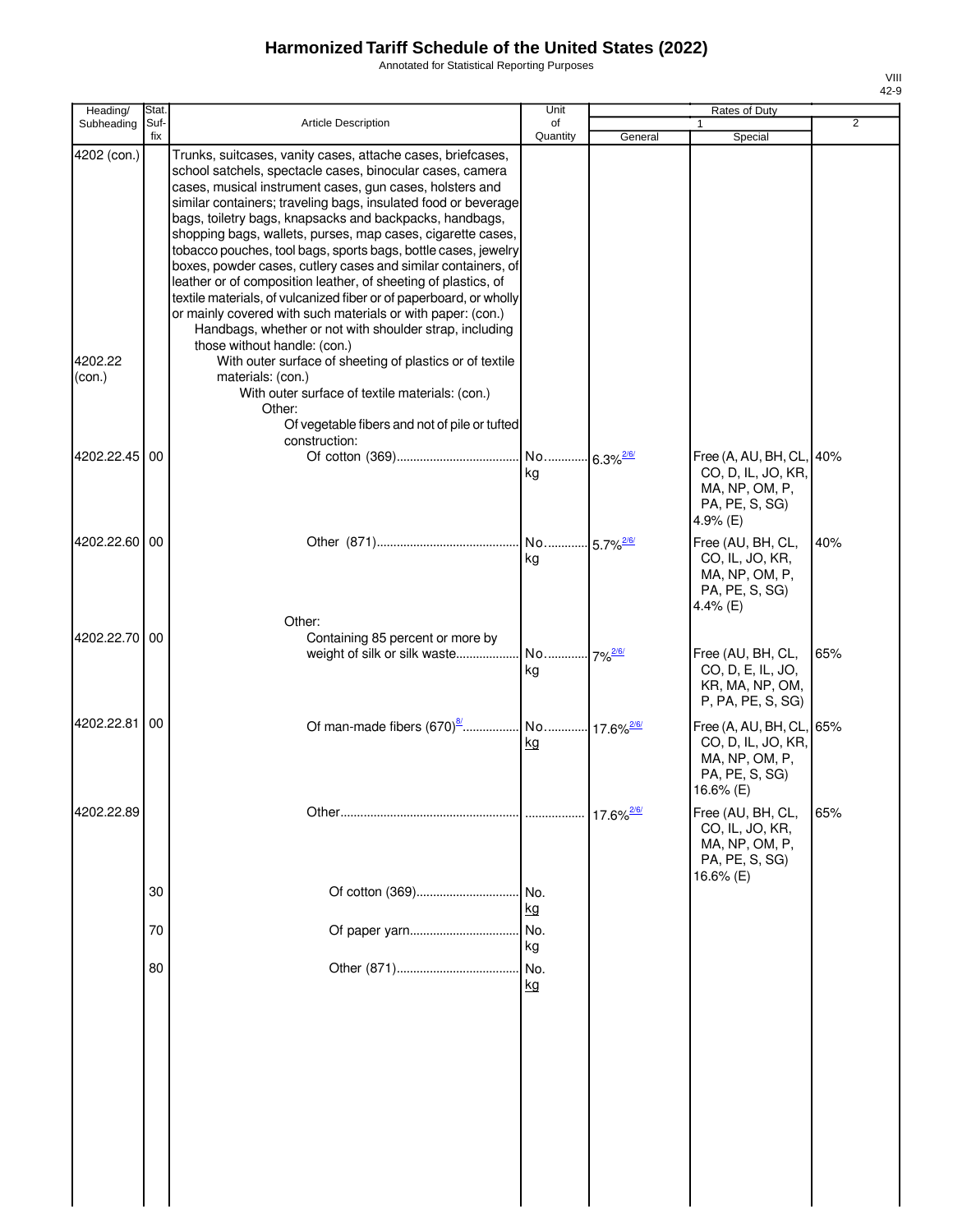Annotated for Statistical Reporting Purposes

| Heading/      | Stat.       |                                                                                                                                                                                                                                                                                                                                                                                                                                                                                                                                                                                                                                                                                                                                                                                                                       | Unit                   |         | Rates of Duty                                                                               |                |
|---------------|-------------|-----------------------------------------------------------------------------------------------------------------------------------------------------------------------------------------------------------------------------------------------------------------------------------------------------------------------------------------------------------------------------------------------------------------------------------------------------------------------------------------------------------------------------------------------------------------------------------------------------------------------------------------------------------------------------------------------------------------------------------------------------------------------------------------------------------------------|------------------------|---------|---------------------------------------------------------------------------------------------|----------------|
| Subheading    | Suf-<br>fix | <b>Article Description</b>                                                                                                                                                                                                                                                                                                                                                                                                                                                                                                                                                                                                                                                                                                                                                                                            | of<br>Quantity         | General | 1<br>Special                                                                                | $\overline{2}$ |
| 4202 (con.)   |             | Trunks, suitcases, vanity cases, attache cases, briefcases,<br>school satchels, spectacle cases, binocular cases, camera<br>cases, musical instrument cases, gun cases, holsters and<br>similar containers; traveling bags, insulated food or beverage<br>bags, toiletry bags, knapsacks and backpacks, handbags,<br>shopping bags, wallets, purses, map cases, cigarette cases,<br>tobacco pouches, tool bags, sports bags, bottle cases, jewelry<br>boxes, powder cases, cutlery cases and similar containers, of<br>leather or of composition leather, of sheeting of plastics, of<br>textile materials, of vulcanized fiber or of paperboard, or wholly<br>or mainly covered with such materials or with paper: (con.)<br>Handbags, whether or not with shoulder strap, including<br>those without handle: (con.) |                        |         |                                                                                             |                |
| 4202.29       |             | Other:<br>Of materials (other than leather, composition<br>leather, sheeting of plastics, textile materials,<br>vulcanized fiber or paperboard) wholly or mainly<br>covered with paper:                                                                                                                                                                                                                                                                                                                                                                                                                                                                                                                                                                                                                               |                        |         |                                                                                             |                |
| 4202.29.10 00 |             |                                                                                                                                                                                                                                                                                                                                                                                                                                                                                                                                                                                                                                                                                                                                                                                                                       | No 5.3% <sup>2/</sup>  |         | Free (A, AU, BH, CL, 80%<br>CO, D, E, IL, JO,<br>KR, MA, OM, P,<br>PA, PE, S, SG)           |                |
| 4202.29.20 00 |             |                                                                                                                                                                                                                                                                                                                                                                                                                                                                                                                                                                                                                                                                                                                                                                                                                       | No  3.3% <sup>2/</sup> |         | Free (A, AU, BH, CL, 33 1/3%<br>CO, D, E, IL, JO,<br>KR, MA, OM, P,<br>PA, PE, S, SG)       |                |
| 4202.29.50 00 |             |                                                                                                                                                                                                                                                                                                                                                                                                                                                                                                                                                                                                                                                                                                                                                                                                                       | No 7.8% <sup>2/</sup>  |         | Free (AU, BH, CL,<br>CO, D, E, IL, JO,<br>KR, MA, NP, OM,<br>P, PA, PE, S, SG)              | 110%           |
| 4202.29.90 00 |             |                                                                                                                                                                                                                                                                                                                                                                                                                                                                                                                                                                                                                                                                                                                                                                                                                       | No 20% <sup>2/</sup>   |         | Free (AU, BH, CL,<br>CO, D, IL, JO, KR,<br>MA, NP, OM, P,<br>PA, PE, R, S, SG)<br>17.5% (E) | 45%            |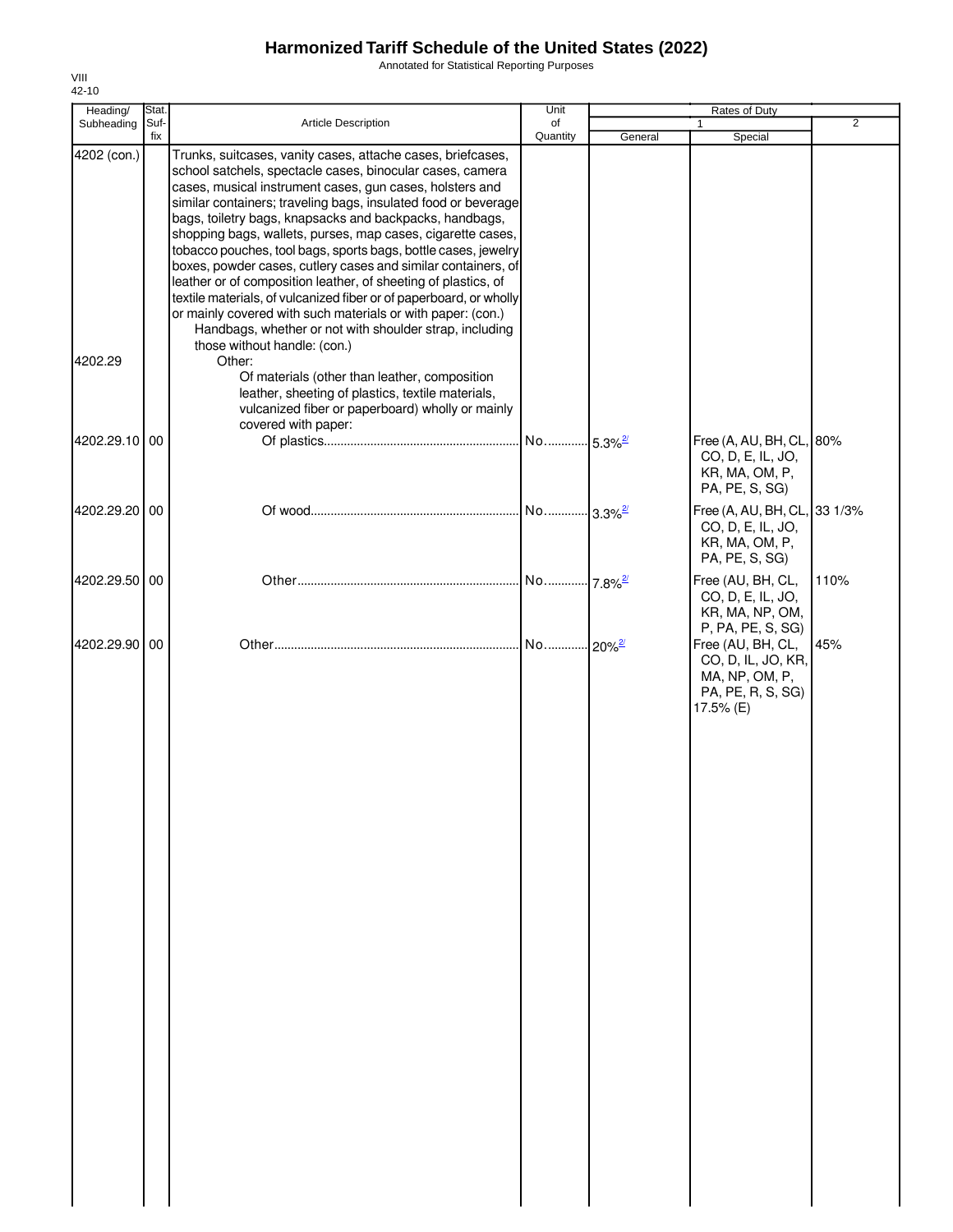Annotated for Statistical Reporting Purposes

| Heading/      | Stat. |                                                                                                                                                                                                              | Unit                |                       | Rates of Duty                                                                             |                |
|---------------|-------|--------------------------------------------------------------------------------------------------------------------------------------------------------------------------------------------------------------|---------------------|-----------------------|-------------------------------------------------------------------------------------------|----------------|
| Subheading    | Suf-  | Article Description                                                                                                                                                                                          | of                  |                       | $\mathbf{1}$                                                                              | $\overline{2}$ |
| 4202 (con.)   | fix   | Trunks, suitcases, vanity cases, attache cases, briefcases,<br>school satchels, spectacle cases, binocular cases, camera<br>cases, musical instrument cases, gun cases, holsters and                         | Quantity            | General               | Special                                                                                   |                |
|               |       | similar containers; traveling bags, insulated food or beverage<br>bags, toiletry bags, knapsacks and backpacks, handbags,<br>shopping bags, wallets, purses, map cases, cigarette cases,                     |                     |                       |                                                                                           |                |
|               |       | tobacco pouches, tool bags, sports bags, bottle cases, jewelry<br>boxes, powder cases, cutlery cases and similar containers, of<br>leather or of composition leather, of sheeting of plastics, of            |                     |                       |                                                                                           |                |
|               |       | textile materials, of vulcanized fiber or of paperboard, or wholly<br>or mainly covered with such materials or with paper: (con.)<br>Articles of a kind normally carried in the pocket or in the<br>handbag: |                     |                       |                                                                                           |                |
| 4202.31       |       | With outer surface of leather or of composition leather:                                                                                                                                                     |                     |                       |                                                                                           |                |
| 4202.31.30 00 |       |                                                                                                                                                                                                              |                     |                       | Free (A, AU, BH, CL, 35%<br>CO, D, E, IL, JO,<br>KR, MA, OM, P,<br>PA, PE, S, SG)         |                |
| 4202.31.60 00 |       |                                                                                                                                                                                                              | No 8% <sup>2/</sup> |                       | Free (A, AU, BH, CL, 35%<br>CO, D, IL, JO, KR,<br>MA, NP, OM, P,                          |                |
|               |       |                                                                                                                                                                                                              |                     |                       | PA, PE, R, S, SG)<br>6.4% (E)                                                             |                |
| 4202.32       |       | With outer surface of sheeting of plastics or of textile<br>materials:<br>With outer surface of sheeting of plastics:                                                                                        |                     |                       |                                                                                           |                |
| 4202.32.10 00 |       | Of reinforced or laminated plastics <sup>71</sup>                                                                                                                                                            | No 12.1¢/kg +<br>kg | $4.6\%$ <sup>2/</sup> | Free (A, AU, BH, CL, \$1.10/kg +<br>CO, D, E, IL, JO,<br>KR, MA, OM, P,<br>PA, PE, S, SG) | 40%            |
| 4202.32.20 00 |       |                                                                                                                                                                                                              |                     |                       | Free (A, AU, BH, CL, 45%<br>CO, D, E, IL, JO,<br>KR, MA, OM, P,<br>PA, PE, S, SG)         |                |
|               |       |                                                                                                                                                                                                              |                     |                       |                                                                                           |                |
|               |       |                                                                                                                                                                                                              |                     |                       |                                                                                           |                |
|               |       |                                                                                                                                                                                                              |                     |                       |                                                                                           |                |
|               |       |                                                                                                                                                                                                              |                     |                       |                                                                                           |                |
|               |       |                                                                                                                                                                                                              |                     |                       |                                                                                           |                |
|               |       |                                                                                                                                                                                                              |                     |                       |                                                                                           |                |
|               |       |                                                                                                                                                                                                              |                     |                       |                                                                                           |                |
|               |       |                                                                                                                                                                                                              |                     |                       |                                                                                           |                |
|               |       |                                                                                                                                                                                                              |                     |                       |                                                                                           |                |
|               |       |                                                                                                                                                                                                              |                     |                       |                                                                                           |                |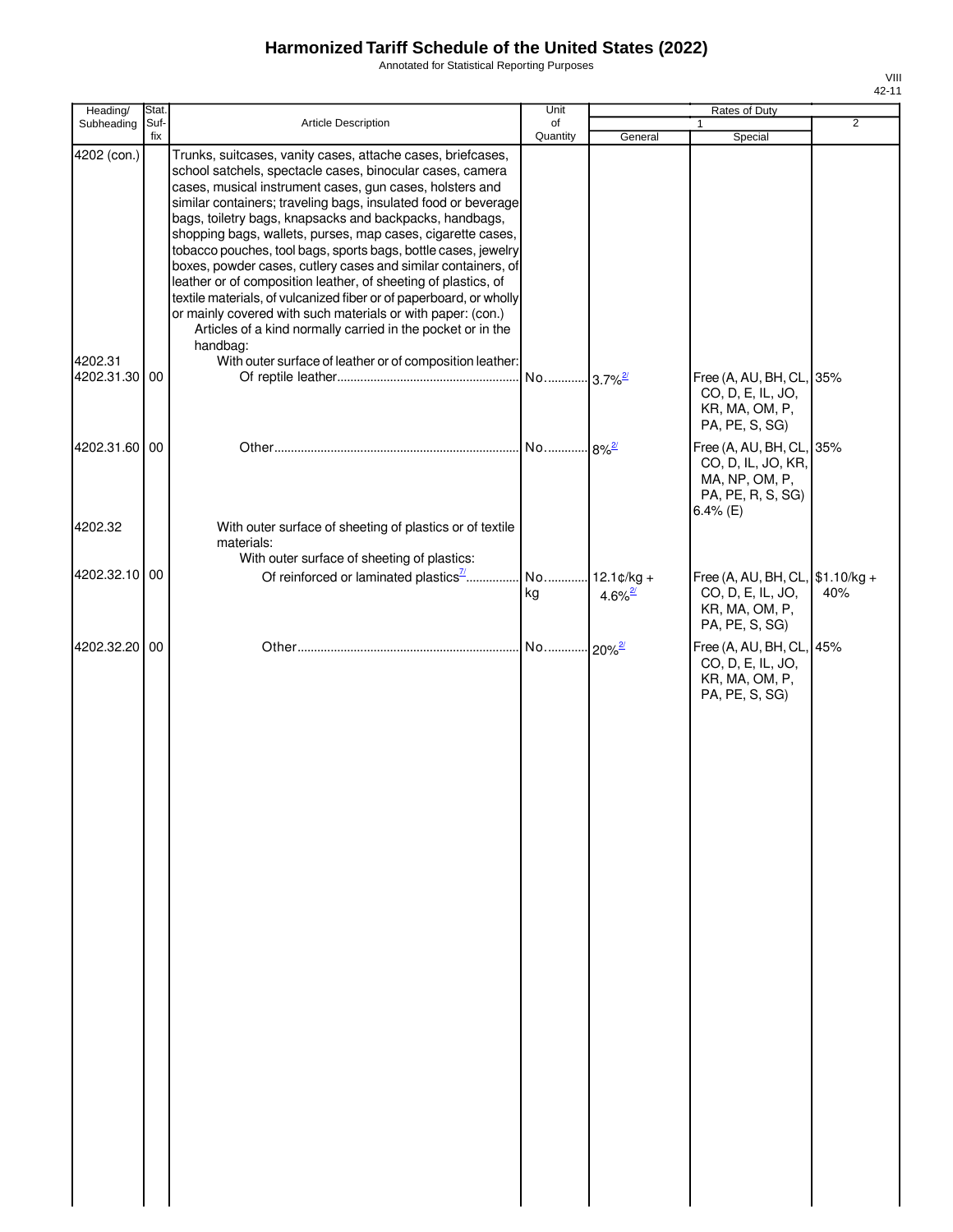Annotated for Statistical Reporting Purposes

| Heading/                         | Stat.       |                                                                                                                                                                                                                                                                                                                                                                                                                                                                                                                                                                                                                                                                                                                                                                                                                                                                                               | Unit                                |                        | Rates of Duty                                                                                    |                |
|----------------------------------|-------------|-----------------------------------------------------------------------------------------------------------------------------------------------------------------------------------------------------------------------------------------------------------------------------------------------------------------------------------------------------------------------------------------------------------------------------------------------------------------------------------------------------------------------------------------------------------------------------------------------------------------------------------------------------------------------------------------------------------------------------------------------------------------------------------------------------------------------------------------------------------------------------------------------|-------------------------------------|------------------------|--------------------------------------------------------------------------------------------------|----------------|
| Subheading                       | Suf-<br>fix | <b>Article Description</b>                                                                                                                                                                                                                                                                                                                                                                                                                                                                                                                                                                                                                                                                                                                                                                                                                                                                    | of<br>Quantity                      | General                | $\mathbf{1}$<br>Special                                                                          | $\overline{2}$ |
| 4202 (con.)<br>4202.32<br>(con.) |             | Trunks, suitcases, vanity cases, attache cases, briefcases,<br>school satchels, spectacle cases, binocular cases, camera<br>cases, musical instrument cases, gun cases, holsters and<br>similar containers; traveling bags, insulated food or beverage<br>bags, toiletry bags, knapsacks and backpacks, handbags,<br>shopping bags, wallets, purses, map cases, cigarette cases,<br>tobacco pouches, tool bags, sports bags, bottle cases, jewelry<br>boxes, powder cases, cutlery cases and similar containers, of<br>leather or of composition leather, of sheeting of plastics, of<br>textile materials, of vulcanized fiber or of paperboard, or wholly<br>or mainly covered with such materials or with paper: (con.)<br>Articles of a kind normally carried in the pocket or in the<br>handbag: (con.)<br>With outer surface of sheeting of plastics or of textile<br>materials: (con.) |                                     |                        |                                                                                                  |                |
| 4202.32.40                       | 00          | With outer surface of textile materials:<br>Of vegetable fibers and not of pile or tufted<br>construction:                                                                                                                                                                                                                                                                                                                                                                                                                                                                                                                                                                                                                                                                                                                                                                                    | No<br>kg                            | $-6.3\%$ <sup>2/</sup> | Free (A, AU, BH, CL, 40%<br>CO, D, IL, JO, KR,<br>MA, NP, OM, P,<br>PA, PE, S, SG)<br>4.9% $(E)$ |                |
| 4202.32.80 00                    |             | Other:                                                                                                                                                                                                                                                                                                                                                                                                                                                                                                                                                                                                                                                                                                                                                                                                                                                                                        | No<br>kg                            | $-5.7\%$ <sup>2/</sup> | Free (A, AU, BH, CL, 40%<br>CO, D, E, IL, JO,<br>KR, MA, NP, OM,<br>P, PA, PE, S, SG)            |                |
| 4202.32.85 00                    |             | Containing 85 percent or more by weight                                                                                                                                                                                                                                                                                                                                                                                                                                                                                                                                                                                                                                                                                                                                                                                                                                                       | No Free <sup>2/</sup><br>kg         |                        |                                                                                                  | 65%            |
| 4202.32.91                       | 00          |                                                                                                                                                                                                                                                                                                                                                                                                                                                                                                                                                                                                                                                                                                                                                                                                                                                                                               | No 17.6% <sup>2/</sup><br><u>kg</u> |                        | Free (AU, BH, CL,<br>CO, IL, JO, KR,<br>MA, NP, OM, P,<br>PA, PE, S, SG)<br>16.6% (E)            | 65%            |
| 4202.32.93 00                    |             |                                                                                                                                                                                                                                                                                                                                                                                                                                                                                                                                                                                                                                                                                                                                                                                                                                                                                               | <u>kg</u>                           |                        | Free (A, AU, BH, CL, 65%<br>CO, D, IL, JO, KR,<br>MA, NP, OM, P,<br>PA, PE, S, SG)<br>16.6% (E)  |                |
| 4202.32.99                       | 00          |                                                                                                                                                                                                                                                                                                                                                                                                                                                                                                                                                                                                                                                                                                                                                                                                                                                                                               | No 17.6% <sup>2/</sup><br>kg        |                        | Free (A, AU, BH, CL, 65%<br>CO, D, IL, JO, KR,<br>MA, NP, OM, P,<br>PA, PE, S, SG)<br>16.6% (E)  |                |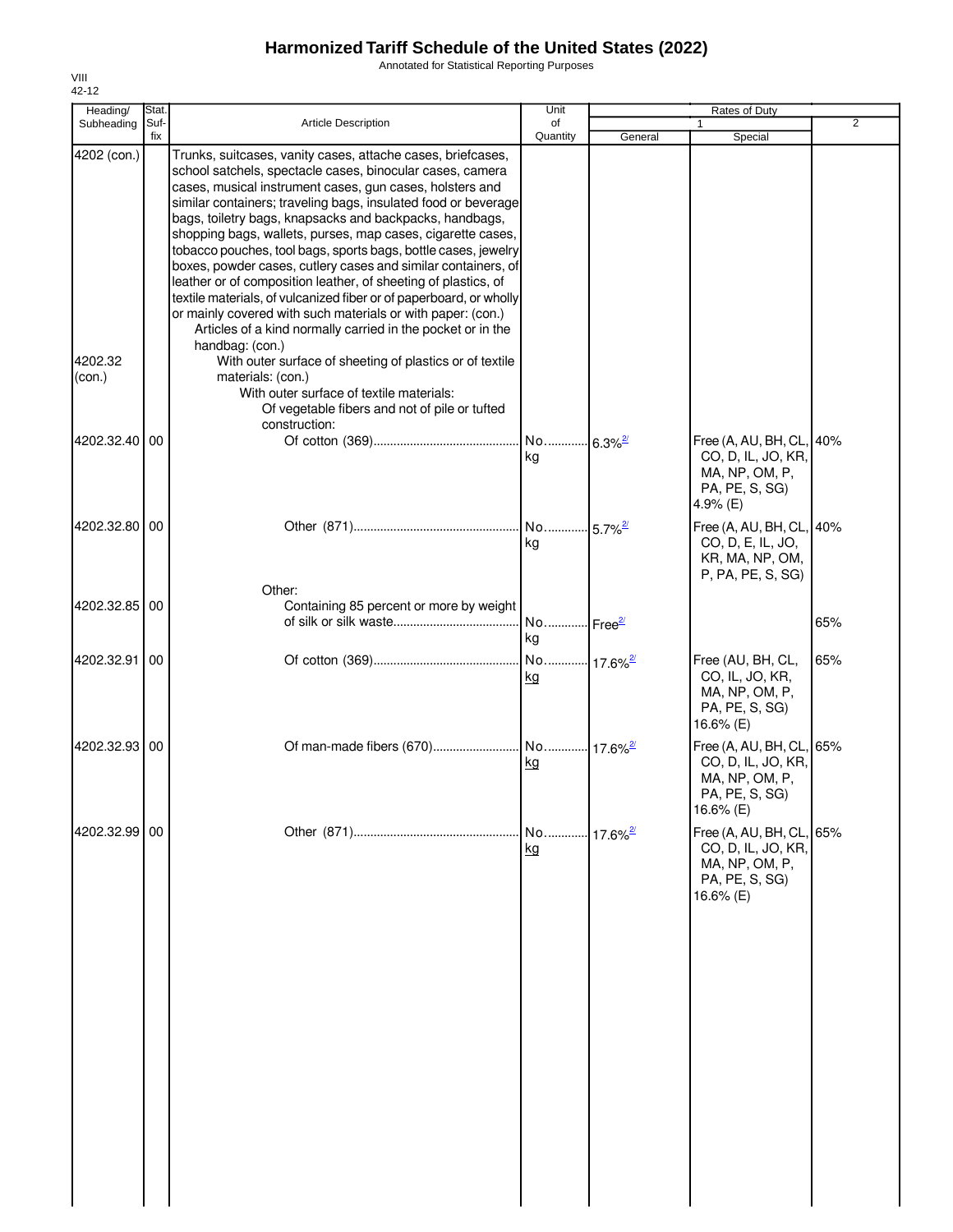Annotated for Statistical Reporting Purposes

| Heading/      | Stat.       |                                                                                                                                                                                                                                                                                                                                                                                                                                                                                                                                                                                                                                                                                                                                                                                                              | Unit                        |                        | Rates of Duty                                                                         |                |
|---------------|-------------|--------------------------------------------------------------------------------------------------------------------------------------------------------------------------------------------------------------------------------------------------------------------------------------------------------------------------------------------------------------------------------------------------------------------------------------------------------------------------------------------------------------------------------------------------------------------------------------------------------------------------------------------------------------------------------------------------------------------------------------------------------------------------------------------------------------|-----------------------------|------------------------|---------------------------------------------------------------------------------------|----------------|
| Subheading    | Suf-<br>fix | <b>Article Description</b>                                                                                                                                                                                                                                                                                                                                                                                                                                                                                                                                                                                                                                                                                                                                                                                   | of<br>Quantity              | General                | 1<br>Special                                                                          | $\overline{2}$ |
| 4202 (con.)   |             | Trunks, suitcases, vanity cases, attache cases, briefcases,<br>school satchels, spectacle cases, binocular cases, camera<br>cases, musical instrument cases, gun cases, holsters and<br>similar containers; traveling bags, insulated food or beverage<br>bags, toiletry bags, knapsacks and backpacks, handbags,<br>shopping bags, wallets, purses, map cases, cigarette cases,<br>tobacco pouches, tool bags, sports bags, bottle cases, jewelry<br>boxes, powder cases, cutlery cases and similar containers, of<br>leather or of composition leather, of sheeting of plastics, of<br>textile materials, of vulcanized fiber or of paperboard, or wholly<br>or mainly covered with such materials or with paper: (con.)<br>Articles of a kind normally carried in the pocket or in the<br>handbag: (con.) |                             |                        |                                                                                       |                |
| 4202.39       |             | Other:<br>Of material (other than leather, composition<br>leather, sheeting of plastics, textile materials,<br>vulcanized fiber or paperboard) wholly or mainly                                                                                                                                                                                                                                                                                                                                                                                                                                                                                                                                                                                                                                              |                             |                        |                                                                                       |                |
| 4202.39.10 00 |             | covered with paper:                                                                                                                                                                                                                                                                                                                                                                                                                                                                                                                                                                                                                                                                                                                                                                                          | No 5.3% <sup>2/</sup><br>kg |                        | Free (A, AU, BH, CL, 80%<br>CO, D, E, IL, JO,<br>KR, MA, OM, P,<br>PA, PE, S, SG)     |                |
| 4202.39.20    | 00          |                                                                                                                                                                                                                                                                                                                                                                                                                                                                                                                                                                                                                                                                                                                                                                                                              | No<br>kg                    | $3.3\%$ <sup>2/</sup>  | Free (A, AU, BH, CL, 33 1/3%<br>CO, D, E, IL, JO,<br>KR, MA, OM, P,<br>PA, PE, S, SG) |                |
| 4202.39.50 00 |             |                                                                                                                                                                                                                                                                                                                                                                                                                                                                                                                                                                                                                                                                                                                                                                                                              | No<br>kg                    | $-7.8\%$ <sup>2/</sup> | Free (AU, BH, CL,<br>CO, D, E, IL, JO,<br>KR, MA, OM, P,<br>PA, PE, S, SG)            | 110%           |
| 4202.39.90 00 |             |                                                                                                                                                                                                                                                                                                                                                                                                                                                                                                                                                                                                                                                                                                                                                                                                              | No<br>kg                    | $20\%$ <sup>2/</sup>   | Free (A, AU, BH, CL, 45%<br>CO, D, E, IL, JO,<br>KR, MA, OM, P,<br>PA, PE, S, SG)     |                |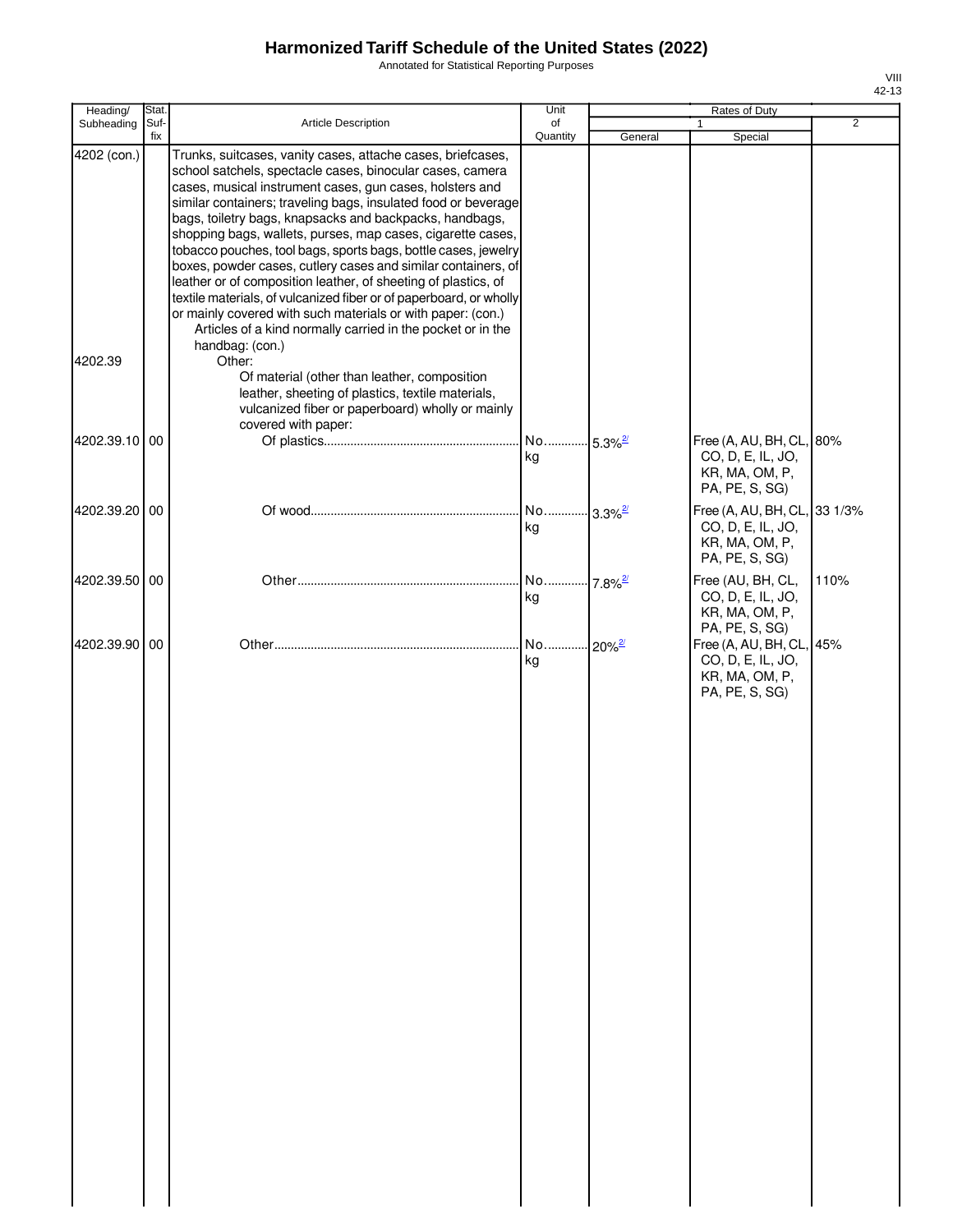Annotated for Statistical Reporting Purposes

| Heading/                 | Stat.       |                                                                                                                                                                                                                                                                                                                                                                                                                                                                                                                                                                                                                                                                                                                                      | Unit                  |                       | Rates of Duty                                                                                    |                |
|--------------------------|-------------|--------------------------------------------------------------------------------------------------------------------------------------------------------------------------------------------------------------------------------------------------------------------------------------------------------------------------------------------------------------------------------------------------------------------------------------------------------------------------------------------------------------------------------------------------------------------------------------------------------------------------------------------------------------------------------------------------------------------------------------|-----------------------|-----------------------|--------------------------------------------------------------------------------------------------|----------------|
| Subheading               | Suf-<br>fix | <b>Article Description</b>                                                                                                                                                                                                                                                                                                                                                                                                                                                                                                                                                                                                                                                                                                           | of<br>Quantity        | General               | 1<br>Special                                                                                     | $\overline{2}$ |
| 4202 (con.)              |             | Trunks, suitcases, vanity cases, attache cases, briefcases,<br>school satchels, spectacle cases, binocular cases, camera<br>cases, musical instrument cases, gun cases, holsters and<br>similar containers; traveling bags, insulated food or beverage<br>bags, toiletry bags, knapsacks and backpacks, handbags,<br>shopping bags, wallets, purses, map cases, cigarette cases,<br>tobacco pouches, tool bags, sports bags, bottle cases, jewelry<br>boxes, powder cases, cutlery cases and similar containers, of<br>leather or of composition leather, of sheeting of plastics, of<br>textile materials, of vulcanized fiber or of paperboard, or wholly<br>or mainly covered with such materials or with paper: (con.)<br>Other: |                       |                       |                                                                                                  |                |
| 4202.91<br>4202.91.10 00 |             | With outer surface of leather or of composition leather:                                                                                                                                                                                                                                                                                                                                                                                                                                                                                                                                                                                                                                                                             | No 4.5% <sup>2/</sup> |                       | Free (AU, BH, CL,<br>CO, D, IL, JO, KR,<br>MA, NP, OM, P,<br>PA, PE, S, SG)<br>$3.5%$ (E)        | 35%            |
| 4202.91.90               |             |                                                                                                                                                                                                                                                                                                                                                                                                                                                                                                                                                                                                                                                                                                                                      |                       | $4.5\%$ <sup>2/</sup> | Free (A, AU, BH, CL, 35%<br>CO, D, IL, JO, KR,<br>MA, NP, OM, P,<br>PA, PE, S, SG)<br>$3.5%$ (E) |                |
|                          | 30          |                                                                                                                                                                                                                                                                                                                                                                                                                                                                                                                                                                                                                                                                                                                                      |                       |                       |                                                                                                  |                |
| 4202.92                  | 90          | With outer surface of sheeting of plastics or of textile<br>materials:<br>Insulated food or beverage bags:                                                                                                                                                                                                                                                                                                                                                                                                                                                                                                                                                                                                                           | No.                   |                       |                                                                                                  |                |
| 4202.92.04 00            |             | With outer surface of textile materials:<br>Beverage bags whose interior incorporates<br>only a flexible plastic container of a kind<br>for storing and dispensing potable<br>beverages through attached flexible                                                                                                                                                                                                                                                                                                                                                                                                                                                                                                                    |                       |                       |                                                                                                  |                |
|                          |             |                                                                                                                                                                                                                                                                                                                                                                                                                                                                                                                                                                                                                                                                                                                                      | kg                    |                       | Free (A, AU, BH, CL, 40%<br>CO, D, E, IL, JO,<br>KR, MA, OM, P,<br>PA, PE, S, SG)                |                |
| 4202.92.08               |             |                                                                                                                                                                                                                                                                                                                                                                                                                                                                                                                                                                                                                                                                                                                                      |                       | $7\%$ <sup>2/</sup>   | Free (AU, BH, CL,<br>CO, E, IL, JO, KR,<br>MA, NP, OM, P,<br>PA, PE, S, SG)                      | 40%            |
|                          | 05          |                                                                                                                                                                                                                                                                                                                                                                                                                                                                                                                                                                                                                                                                                                                                      | No.<br>kg             |                       |                                                                                                  |                |
|                          | 07          | Of man-made fibers (670)                                                                                                                                                                                                                                                                                                                                                                                                                                                                                                                                                                                                                                                                                                             | No.<br>kg             |                       |                                                                                                  |                |
|                          | 09          |                                                                                                                                                                                                                                                                                                                                                                                                                                                                                                                                                                                                                                                                                                                                      | No.<br>kg             |                       |                                                                                                  |                |
| 4202.92.10 00            |             |                                                                                                                                                                                                                                                                                                                                                                                                                                                                                                                                                                                                                                                                                                                                      | No<br>kg              | $3.4\%$ <sup>2/</sup> | Free (A, AU, BH, CL, 80%<br>CO, D, E, IL, JO,<br>KR, MA, OM, P,<br>PA, PE, S, SG)                |                |
|                          |             |                                                                                                                                                                                                                                                                                                                                                                                                                                                                                                                                                                                                                                                                                                                                      |                       |                       |                                                                                                  |                |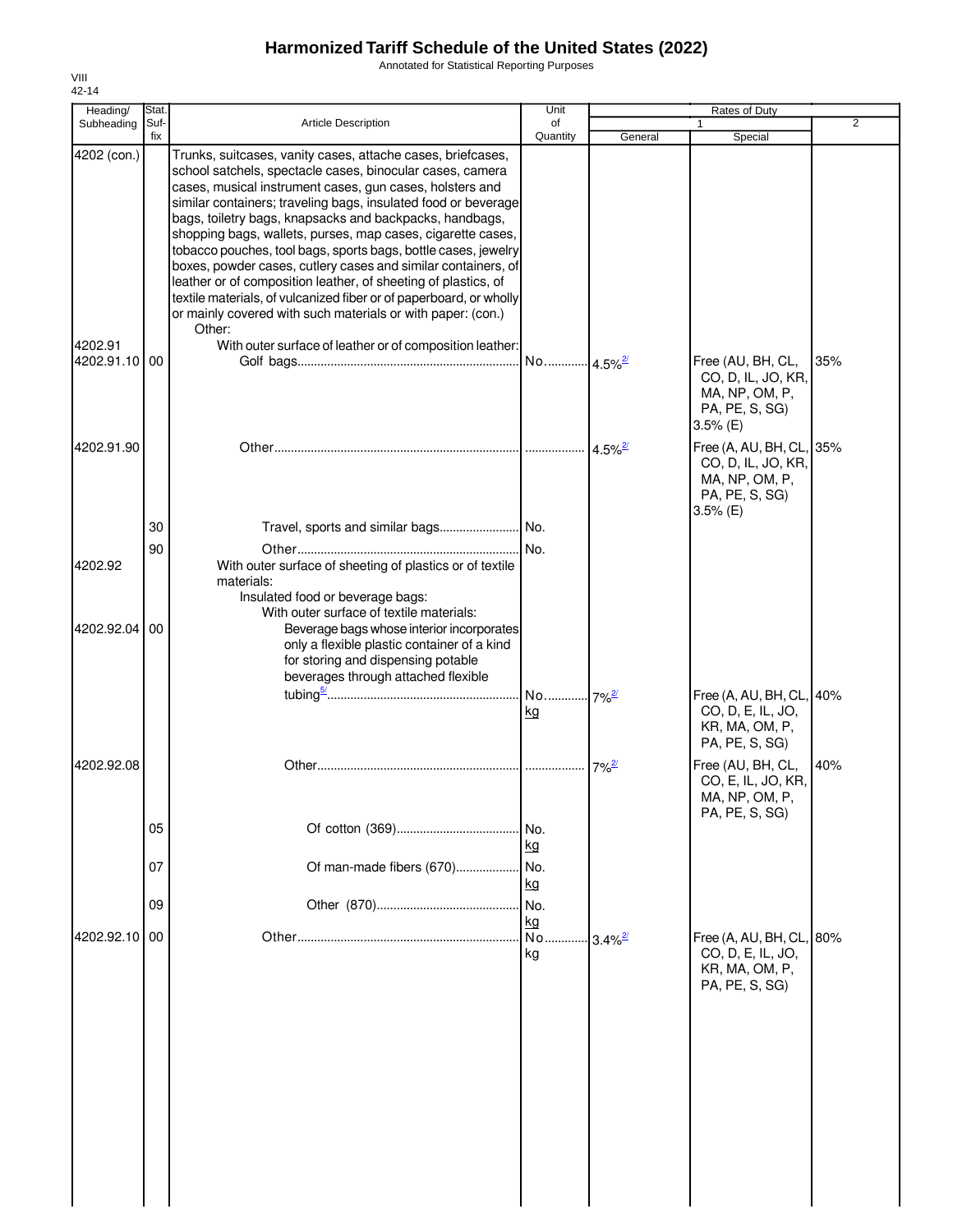Annotated for Statistical Reporting Purposes

| Heading/          | Stat.       |                                                                                                                                                                                                                                                                                                                                                                                                                                                                                                                                                                                                                                                                                                                                             | Unit            |                        | Rates of Duty                                                                                   |                |
|-------------------|-------------|---------------------------------------------------------------------------------------------------------------------------------------------------------------------------------------------------------------------------------------------------------------------------------------------------------------------------------------------------------------------------------------------------------------------------------------------------------------------------------------------------------------------------------------------------------------------------------------------------------------------------------------------------------------------------------------------------------------------------------------------|-----------------|------------------------|-------------------------------------------------------------------------------------------------|----------------|
| Subheading        | Suf-<br>fix | Article Description                                                                                                                                                                                                                                                                                                                                                                                                                                                                                                                                                                                                                                                                                                                         | of<br>Quantity  | General                | Special                                                                                         | $\overline{2}$ |
| 4202 (con.)       |             | Trunks, suitcases, vanity cases, attache cases, briefcases,<br>school satchels, spectacle cases, binocular cases, camera<br>cases, musical instrument cases, gun cases, holsters and<br>similar containers; traveling bags, insulated food or beverage<br>bags, toiletry bags, knapsacks and backpacks, handbags,<br>shopping bags, wallets, purses, map cases, cigarette cases,<br>tobacco pouches, tool bags, sports bags, bottle cases, jewelry<br>boxes, powder cases, cutlery cases and similar containers, of<br>leather or of composition leather, of sheeting of plastics, of<br>textile materials, of vulcanized fiber or of paperboard, or wholly<br>or mainly covered with such materials or with paper: (con.)<br>Other: (con.) |                 |                        |                                                                                                 |                |
| 4202.92<br>(con.) |             | With outer surface of sheeting of plastics or of textile<br>materials: (con.)<br>Travel, sports and similar bags:<br>With outer surface of textile materials:<br>Of vegetable fibers and not of pile or tufted<br>construction:                                                                                                                                                                                                                                                                                                                                                                                                                                                                                                             |                 |                        |                                                                                                 |                |
| 4202.92.15 00     |             |                                                                                                                                                                                                                                                                                                                                                                                                                                                                                                                                                                                                                                                                                                                                             | kg              |                        | Free (A, AU, BH, CL,<br>CO, D, IL, JO, KR,<br>MA, NP, OM, P,<br>PA, PE, S, SG)<br>4.9% (E)      | 40%            |
| 4202.92.20 00     |             |                                                                                                                                                                                                                                                                                                                                                                                                                                                                                                                                                                                                                                                                                                                                             | kg              |                        | Free (A, AU, BH, CL,<br>CO, D, IL, JO, KR,<br>MA, NP, OM, P,<br>PA, PE, S, SG)<br>4.4% (E)      | 40%            |
| 4202.92.31        | 20<br>31    |                                                                                                                                                                                                                                                                                                                                                                                                                                                                                                                                                                                                                                                                                                                                             | kg              |                        | Free (A, AU, BH, CL, 65%<br>CO, D, IL, JO, KR,<br>MA, NP, OM, P,<br>PA, PE, S, SG)<br>16.6% (E) |                |
| 4202.92.33        |             | Of paper yarn or of cotton; containing 85<br>percent or more by weight of silk or silk                                                                                                                                                                                                                                                                                                                                                                                                                                                                                                                                                                                                                                                      | kg              | $17.6\%$ <sup>2/</sup> | Free (AU, BH, CL,<br>CO, IL, JO, KR,<br>MA, NP, OM, P,<br>PA, PE, S, SG)                        | 65%            |
|                   | 05<br>10    | Containing 85 percent or more by<br>weight of silk or silk waste                                                                                                                                                                                                                                                                                                                                                                                                                                                                                                                                                                                                                                                                            | kg<br>No.<br>kg |                        | 16.6% (E)                                                                                       |                |
|                   | 16          |                                                                                                                                                                                                                                                                                                                                                                                                                                                                                                                                                                                                                                                                                                                                             | No.<br>kg       |                        |                                                                                                 |                |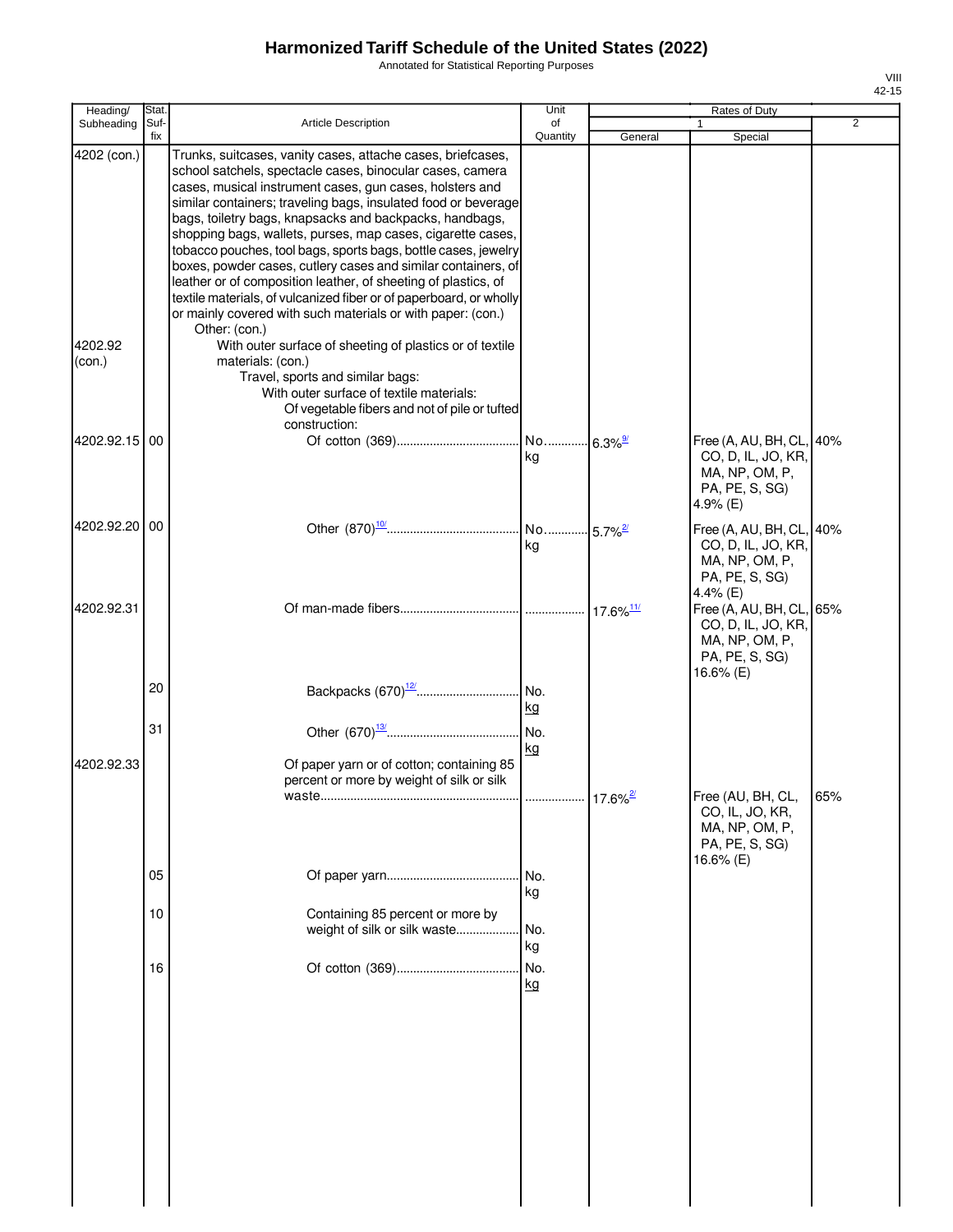Annotated for Statistical Reporting Purposes

| Heading/          | Stat.       |                                                                                                                                                                                                                                                                                                                                                                                                                                                                                                                                                                                                                                                                                                                                             | Unit                         | Rates of Duty         |                                                                                                    |                |
|-------------------|-------------|---------------------------------------------------------------------------------------------------------------------------------------------------------------------------------------------------------------------------------------------------------------------------------------------------------------------------------------------------------------------------------------------------------------------------------------------------------------------------------------------------------------------------------------------------------------------------------------------------------------------------------------------------------------------------------------------------------------------------------------------|------------------------------|-----------------------|----------------------------------------------------------------------------------------------------|----------------|
| Subheading        | Suf-<br>fix | Article Description                                                                                                                                                                                                                                                                                                                                                                                                                                                                                                                                                                                                                                                                                                                         | of<br>Quantity               | General               | $\mathbf{1}$<br>Special                                                                            | $\overline{2}$ |
| 4202 (con.)       |             | Trunks, suitcases, vanity cases, attache cases, briefcases,<br>school satchels, spectacle cases, binocular cases, camera<br>cases, musical instrument cases, gun cases, holsters and<br>similar containers; traveling bags, insulated food or beverage<br>bags, toiletry bags, knapsacks and backpacks, handbags,<br>shopping bags, wallets, purses, map cases, cigarette cases,<br>tobacco pouches, tool bags, sports bags, bottle cases, jewelry<br>boxes, powder cases, cutlery cases and similar containers, of<br>leather or of composition leather, of sheeting of plastics, of<br>textile materials, of vulcanized fiber or of paperboard, or wholly<br>or mainly covered with such materials or with paper: (con.)<br>Other: (con.) |                              |                       |                                                                                                    |                |
| 4202.92<br>(con.) |             | With outer surface of sheeting of plastics or of textile<br>materials: (con.)<br>Travel, sports and similar bags: (con.)<br>With outer surface of textile materials: (con.)                                                                                                                                                                                                                                                                                                                                                                                                                                                                                                                                                                 |                              |                       |                                                                                                    |                |
| 4202.92.39 00     |             |                                                                                                                                                                                                                                                                                                                                                                                                                                                                                                                                                                                                                                                                                                                                             | No 17.6% <sup>2/</sup><br>kg |                       | Free (A, AU, BH, CL, 65%<br>CO, D, IL, JO, KR,<br>MA, NP, OM, P,<br>PA, PE, S, SG)                 |                |
| 4202.92.45 00     |             |                                                                                                                                                                                                                                                                                                                                                                                                                                                                                                                                                                                                                                                                                                                                             | No<br>kg                     | $-20\%$ <sup>2/</sup> | 16.6% (E)<br>Free (A, AU, BH, CL, 45%<br>CO, D, IL, JO, KR,<br>MA, NP, OM, P,<br>PA, PE, R, S, SG) |                |
| 4202.92.50 00     |             |                                                                                                                                                                                                                                                                                                                                                                                                                                                                                                                                                                                                                                                                                                                                             | No                           | $4.2\%$ <sup>2/</sup> | 17.5% (E)<br>Free (A, AU, BH, CL, 50%<br>CO, D, E, IL, JO,<br>KR, MA, OM, P,<br>PA, PE, S, SG)     |                |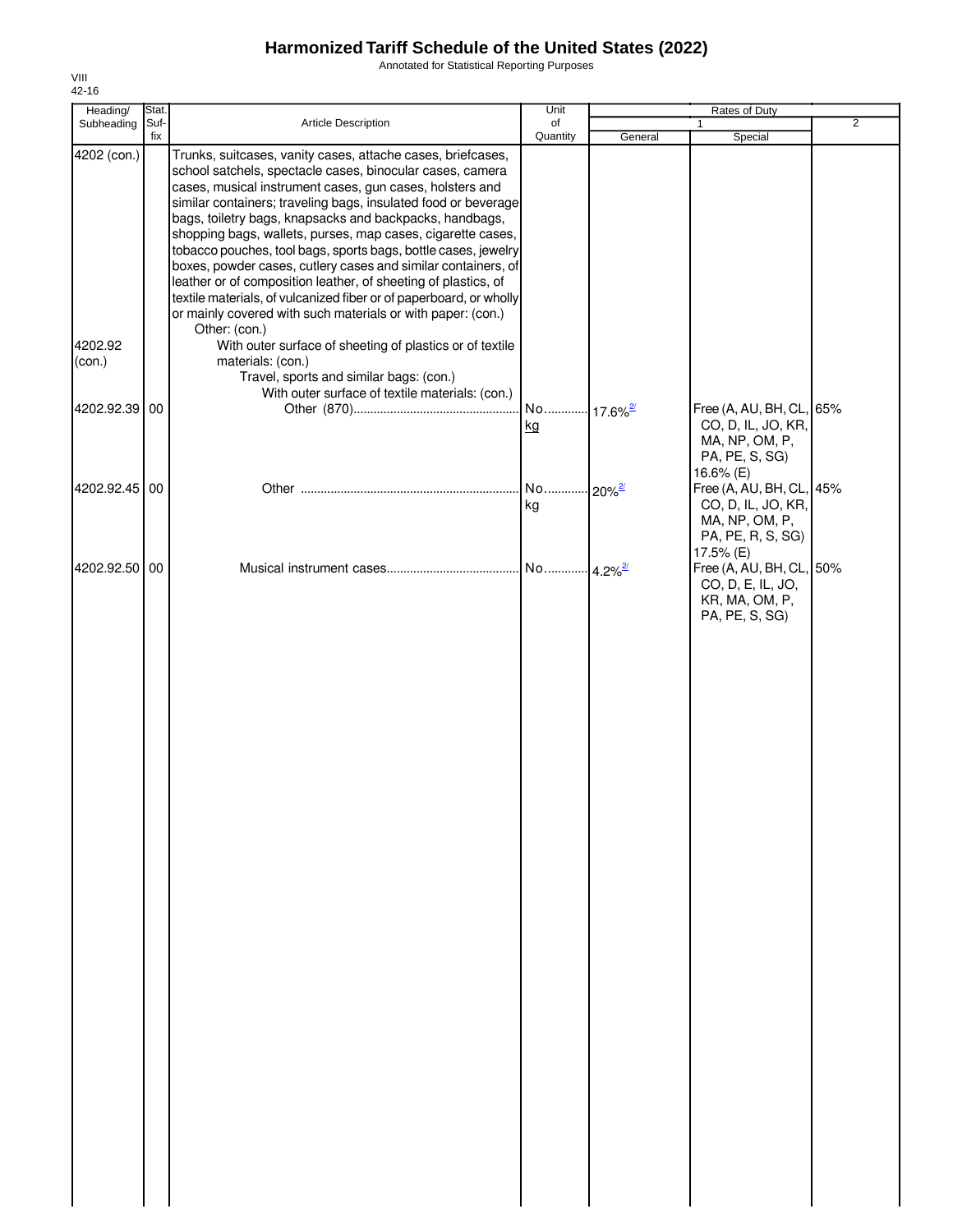Annotated for Statistical Reporting Purposes

| Heading/                                       | Stat.       |                                                                                                                                                                                                                                                                                                                                                                                                                                                                                                                                                                                                                                                                                                                                                                                                                                        | Unit            |                       | Rates of Duty                                                   |                |
|------------------------------------------------|-------------|----------------------------------------------------------------------------------------------------------------------------------------------------------------------------------------------------------------------------------------------------------------------------------------------------------------------------------------------------------------------------------------------------------------------------------------------------------------------------------------------------------------------------------------------------------------------------------------------------------------------------------------------------------------------------------------------------------------------------------------------------------------------------------------------------------------------------------------|-----------------|-----------------------|-----------------------------------------------------------------|----------------|
| Subheading                                     | Suf-<br>fix | Article Description                                                                                                                                                                                                                                                                                                                                                                                                                                                                                                                                                                                                                                                                                                                                                                                                                    | of<br>Quantity  |                       | $\mathbf{1}$                                                    | $\overline{2}$ |
| 4202 (con.)<br>4202.92<br>(con.)<br>4202.92.60 |             | Trunks, suitcases, vanity cases, attache cases, briefcases,<br>school satchels, spectacle cases, binocular cases, camera<br>cases, musical instrument cases, gun cases, holsters and<br>similar containers; traveling bags, insulated food or beverage<br>bags, toiletry bags, knapsacks and backpacks, handbags,<br>shopping bags, wallets, purses, map cases, cigarette cases,<br>tobacco pouches, tool bags, sports bags, bottle cases, jewelry<br>boxes, powder cases, cutlery cases and similar containers, of<br>leather or of composition leather, of sheeting of plastics, of<br>textile materials, of vulcanized fiber or of paperboard, or wholly<br>or mainly covered with such materials or with paper: (con.)<br>Other: (con.)<br>With outer surface of sheeting of plastics or of textile<br>materials: (con.)<br>Other: |                 | General               | Special<br>Free (AU, BH, CL,                                    | 40%            |
|                                                | 10          | Jewelry boxes, and similar containers of<br>a kind normally sold at retail with their                                                                                                                                                                                                                                                                                                                                                                                                                                                                                                                                                                                                                                                                                                                                                  | No.             | $6.3\%$ <sup>2/</sup> | CO, IL, JO, KR,<br>MA, NP, OM, P,<br>PA, PE, S, SG)<br>4.9% (E) |                |
|                                                | 91          |                                                                                                                                                                                                                                                                                                                                                                                                                                                                                                                                                                                                                                                                                                                                                                                                                                        | kg<br>No.<br>kg |                       |                                                                 |                |
|                                                |             |                                                                                                                                                                                                                                                                                                                                                                                                                                                                                                                                                                                                                                                                                                                                                                                                                                        |                 |                       |                                                                 |                |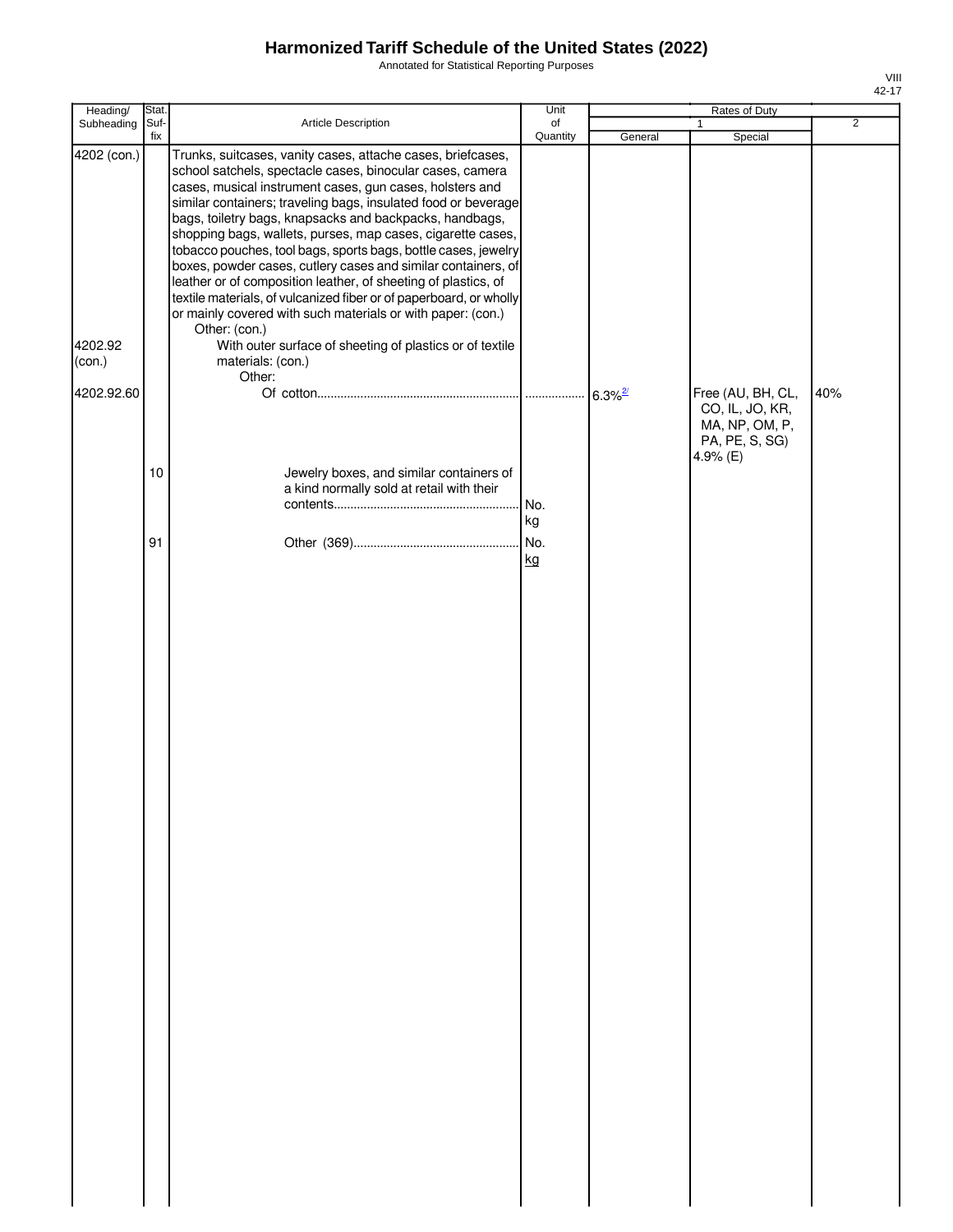Annotated for Statistical Reporting Purposes

| Heading/               | Stat.       |                                                                                                                                                                                                                                                                                                                                                                                                                                                                                                                                                                                                                                                                                                                                                                                                         | Unit           |                              | Rates of Duty                                                                                   |                |
|------------------------|-------------|---------------------------------------------------------------------------------------------------------------------------------------------------------------------------------------------------------------------------------------------------------------------------------------------------------------------------------------------------------------------------------------------------------------------------------------------------------------------------------------------------------------------------------------------------------------------------------------------------------------------------------------------------------------------------------------------------------------------------------------------------------------------------------------------------------|----------------|------------------------------|-------------------------------------------------------------------------------------------------|----------------|
| Subheading             | Suf-<br>fix | <b>Article Description</b>                                                                                                                                                                                                                                                                                                                                                                                                                                                                                                                                                                                                                                                                                                                                                                              | of<br>Quantity | General                      | 1<br>Special                                                                                    | $\overline{2}$ |
| 4202 (con.)<br>4202.92 |             | Trunks, suitcases, vanity cases, attache cases, briefcases,<br>school satchels, spectacle cases, binocular cases, camera<br>cases, musical instrument cases, gun cases, holsters and<br>similar containers; traveling bags, insulated food or beverage<br>bags, toiletry bags, knapsacks and backpacks, handbags,<br>shopping bags, wallets, purses, map cases, cigarette cases,<br>tobacco pouches, tool bags, sports bags, bottle cases, jewelry<br>boxes, powder cases, cutlery cases and similar containers, of<br>leather or of composition leather, of sheeting of plastics, of<br>textile materials, of vulcanized fiber or of paperboard, or wholly<br>or mainly covered with such materials or with paper: (con.)<br>Other: (con.)<br>With outer surface of sheeting of plastics or of textile |                |                              |                                                                                                 |                |
| (con.)                 |             | materials: (con.)<br>Other: (con.)<br>Other:<br>With outer surface of textile materials:                                                                                                                                                                                                                                                                                                                                                                                                                                                                                                                                                                                                                                                                                                                |                |                              |                                                                                                 |                |
| 4202.92.91             | 00          | Of man-made fibers (except jewelry<br>boxes of a kind normally sold at retail                                                                                                                                                                                                                                                                                                                                                                                                                                                                                                                                                                                                                                                                                                                           | kg             |                              | Free (A, AU, BH, CL, 45%<br>CO, D, IL, JO, KR,<br>MA, NP, OM, P,<br>PA, PE, S, SG)<br>16.6% (E) |                |
| 4202.92.93             |             |                                                                                                                                                                                                                                                                                                                                                                                                                                                                                                                                                                                                                                                                                                                                                                                                         |                | $17.6\%$ <sup>2/</sup>       | Free (AU, BH, CL,<br>CO, IL, JO, KR,<br>MA, NP, OM, P,<br>PA, PE, S, SG)<br>16.6% (E)           | 45%            |
|                        | 10          | Containing 85 percent or more by<br>weight of silk or silk waste                                                                                                                                                                                                                                                                                                                                                                                                                                                                                                                                                                                                                                                                                                                                        | . No.<br>kg    |                              |                                                                                                 |                |
|                        | 15          | Other, jewelry boxes of a kind<br>normally sold at retail with their                                                                                                                                                                                                                                                                                                                                                                                                                                                                                                                                                                                                                                                                                                                                    | No.<br>kg      |                              |                                                                                                 |                |
| 4202.92.94             | 36<br>00    | Other:<br>Cases designed to protect and                                                                                                                                                                                                                                                                                                                                                                                                                                                                                                                                                                                                                                                                                                                                                                 | No.<br>kg      |                              |                                                                                                 |                |
|                        |             | transport compact disks (CD's), CD<br>Rom disks, CD players, cassette<br>players, and/or cassettes                                                                                                                                                                                                                                                                                                                                                                                                                                                                                                                                                                                                                                                                                                      | No<br>kg       | $\cdot$ 17.6% $\frac{27}{2}$ | Free (AU, BH, CL,<br>CO, IL, JO, KR,<br>MA, NP, OM, P,<br>PA, PE, S, SG)<br>16.6% (E)           | 45%            |
| 4202.92.97             | 00          |                                                                                                                                                                                                                                                                                                                                                                                                                                                                                                                                                                                                                                                                                                                                                                                                         | No<br>kg       | 17.6% 16/                    | Free (A, AU, BH, CL, 45%<br>CO, D, IL, JO, KR,<br>MA, NP, OM, P,<br>PA, PE, S, SG)<br>16.6% (E) |                |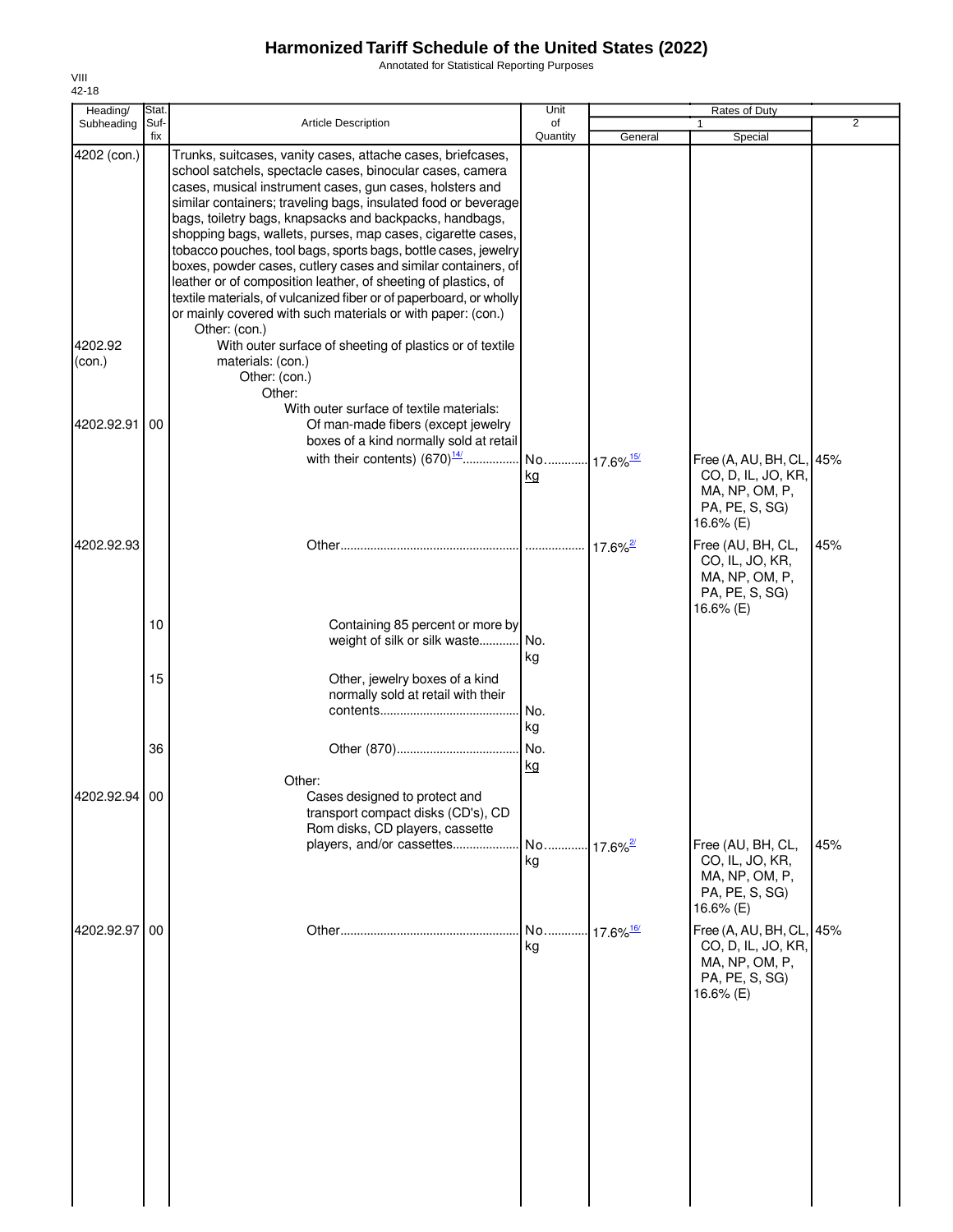Annotated for Statistical Reporting Purposes

| Heading/      | Stat. |                                                                                                                                   | Unit                        |                        | Rates of Duty                          |                |
|---------------|-------|-----------------------------------------------------------------------------------------------------------------------------------|-----------------------------|------------------------|----------------------------------------|----------------|
| Subheading    | Suf-  | Article Description                                                                                                               | of                          |                        |                                        | $\overline{2}$ |
| 4202 (con.)   | fix   | Trunks, suitcases, vanity cases, attache cases, briefcases,                                                                       | Quantity                    | General                | Special                                |                |
|               |       | school satchels, spectacle cases, binocular cases, camera                                                                         |                             |                        |                                        |                |
|               |       | cases, musical instrument cases, gun cases, holsters and                                                                          |                             |                        |                                        |                |
|               |       | similar containers; traveling bags, insulated food or beverage<br>bags, toiletry bags, knapsacks and backpacks, handbags,         |                             |                        |                                        |                |
|               |       | shopping bags, wallets, purses, map cases, cigarette cases,                                                                       |                             |                        |                                        |                |
|               |       | tobacco pouches, tool bags, sports bags, bottle cases, jewelry                                                                    |                             |                        |                                        |                |
|               |       | boxes, powder cases, cutlery cases and similar containers, of                                                                     |                             |                        |                                        |                |
|               |       | leather or of composition leather, of sheeting of plastics, of                                                                    |                             |                        |                                        |                |
|               |       | textile materials, of vulcanized fiber or of paperboard, or wholly<br>or mainly covered with such materials or with paper: (con.) |                             |                        |                                        |                |
|               |       | Other: (con.)                                                                                                                     |                             |                        |                                        |                |
| 4202.99       |       | Other:                                                                                                                            |                             |                        |                                        |                |
|               |       | Of materials (other than leather, composition<br>leather, sheeting of plastics, textile materials,                                |                             |                        |                                        |                |
|               |       | vulcanized fiber or paperboard) wholly or mainly                                                                                  |                             |                        |                                        |                |
|               |       | covered with paper:                                                                                                               |                             |                        |                                        |                |
| 4202.99.10 00 |       |                                                                                                                                   | No                          | $-3.4\%$ <sup>2/</sup> | Free (A, AU, BH, CL, 80%               |                |
|               |       |                                                                                                                                   | kg                          |                        | CO, D, E, IL, JO,                      |                |
|               |       |                                                                                                                                   |                             |                        | KR, MA, OM, P,<br>PA, PE, S, SG)       |                |
|               |       |                                                                                                                                   |                             |                        |                                        |                |
| 4202.99.20 00 |       | Of wood:<br>Not lined with textile fabrics                                                                                        | . No  4.3% <sup>2/</sup>    |                        | Free (A, AU, BH, CL, 33 1/3%           |                |
|               |       |                                                                                                                                   | kg                          |                        | CO, D, E, IL, JO,                      |                |
|               |       |                                                                                                                                   |                             |                        | KR, MA, OM, P,                         |                |
|               |       |                                                                                                                                   |                             |                        | PA, PE, S, SG)                         |                |
| 4202.99.30 00 |       | Lined with textile fabrics                                                                                                        | No Free <sup>2/</sup>       |                        |                                        | 11¢/kg +20%    |
|               |       |                                                                                                                                   | kg                          |                        |                                        |                |
| 4202.99.50 00 |       |                                                                                                                                   | No 7.8% <sup>2/</sup><br>kg |                        | Free (AU, BH, CL,<br>CO, D, E, IL, JO, | 110%           |
|               |       |                                                                                                                                   |                             |                        | KR, MA, OM, P,                         |                |
|               |       |                                                                                                                                   |                             |                        | PA, PE, S, SG)                         |                |
| 4202.99.90 00 |       |                                                                                                                                   |                             |                        | Free (A, AU, BH, CL, 45%               |                |
|               |       |                                                                                                                                   | kg                          |                        | CO, D, IL, JO, KR,                     |                |
|               |       |                                                                                                                                   |                             |                        | MA, NP, OM, P,<br>PA, PE, R, S, SG)    |                |
|               |       |                                                                                                                                   |                             |                        | 17.5% (E)                              |                |
|               |       |                                                                                                                                   |                             |                        |                                        |                |
|               |       |                                                                                                                                   |                             |                        |                                        |                |
|               |       |                                                                                                                                   |                             |                        |                                        |                |
|               |       |                                                                                                                                   |                             |                        |                                        |                |
|               |       |                                                                                                                                   |                             |                        |                                        |                |
|               |       |                                                                                                                                   |                             |                        |                                        |                |
|               |       |                                                                                                                                   |                             |                        |                                        |                |
|               |       |                                                                                                                                   |                             |                        |                                        |                |
|               |       |                                                                                                                                   |                             |                        |                                        |                |
|               |       |                                                                                                                                   |                             |                        |                                        |                |
|               |       |                                                                                                                                   |                             |                        |                                        |                |
|               |       |                                                                                                                                   |                             |                        |                                        |                |
|               |       |                                                                                                                                   |                             |                        |                                        |                |
|               |       |                                                                                                                                   |                             |                        |                                        |                |
|               |       |                                                                                                                                   |                             |                        |                                        |                |
|               |       |                                                                                                                                   |                             |                        |                                        |                |
|               |       |                                                                                                                                   |                             |                        |                                        |                |
|               |       |                                                                                                                                   |                             |                        |                                        |                |
|               |       |                                                                                                                                   |                             |                        |                                        |                |
|               |       |                                                                                                                                   |                             |                        |                                        |                |
|               |       |                                                                                                                                   |                             |                        |                                        |                |
|               |       |                                                                                                                                   |                             |                        |                                        |                |
|               |       |                                                                                                                                   |                             |                        |                                        |                |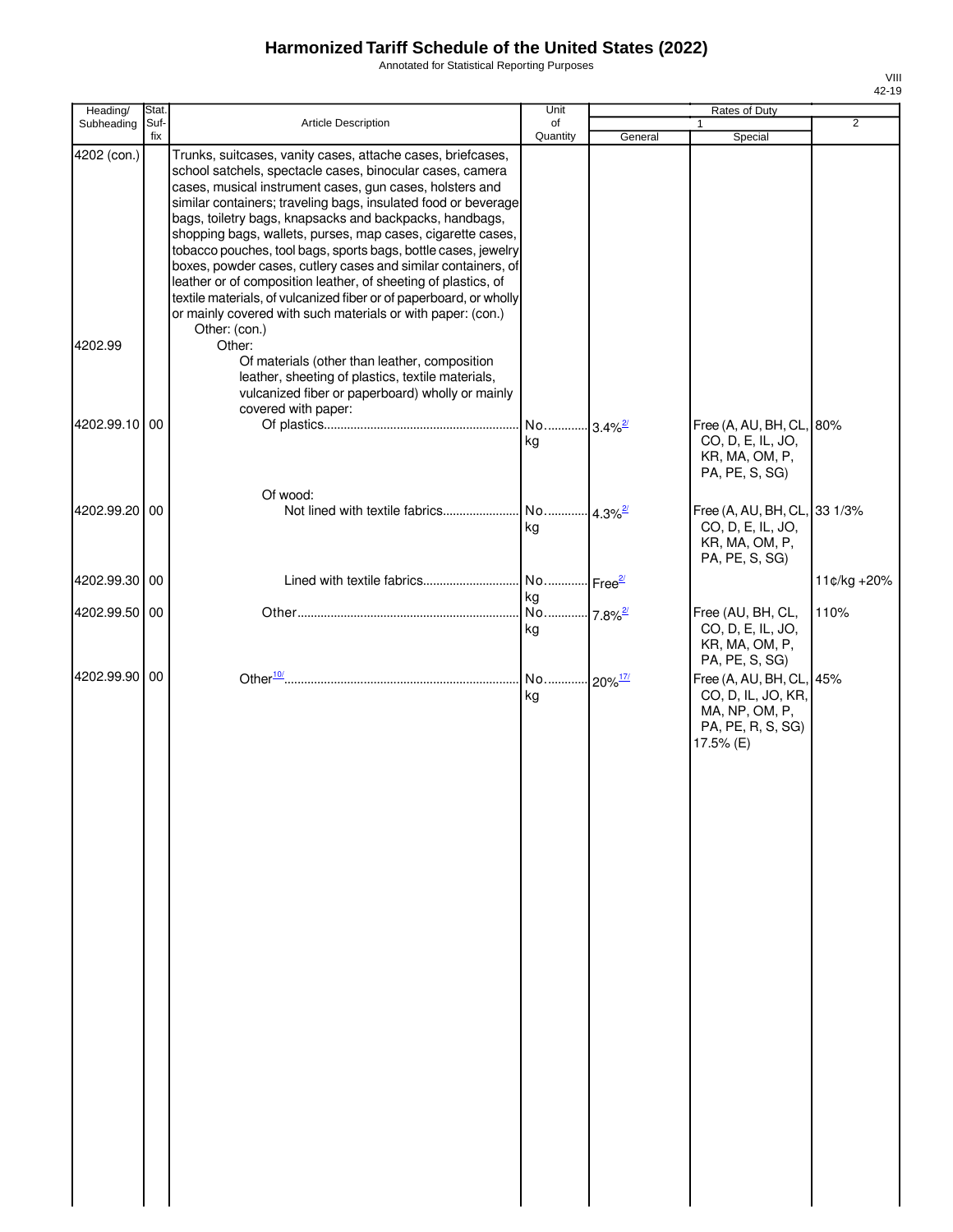Annotated for Statistical Reporting Purposes

| Heading/      | Stat.       |                                                                    | Unit           |                        | Rates of Duty                                 |     |
|---------------|-------------|--------------------------------------------------------------------|----------------|------------------------|-----------------------------------------------|-----|
| Subheading    | Suf-<br>fix | Article Description                                                | of<br>Quantity | General                | $\mathbf{1}$<br>Special                       | 2   |
| 4203          |             | Articles of apparel and clothing accessories, of leather or of     |                |                        |                                               |     |
|               |             | composition leather:                                               |                |                        |                                               |     |
| 4203.10       |             | Articles of apparel:                                               |                |                        |                                               |     |
| 4203.10.20 00 |             |                                                                    |                |                        | Free (A, AU, BH, CL, 35%<br>CO, D, E, IL, JO, |     |
|               |             |                                                                    |                |                        | KR, MA, OM, P,                                |     |
|               |             |                                                                    |                |                        | PA, PE, S, SG)                                |     |
| 4203.10.40    |             |                                                                    |                | $6\%$ <sup>18/</sup>   | Free (AU, BH, CL,                             | 35% |
|               |             |                                                                    |                |                        | CO, D, IL, JO, KR,                            |     |
|               |             |                                                                    |                |                        | MA, OM, P, PA,<br>PE, R, S, SG)               |     |
|               |             |                                                                    |                |                        | 4.8% (E)                                      |     |
|               |             | Coats and jackets:                                                 |                |                        |                                               |     |
|               | 10          |                                                                    |                |                        |                                               |     |
|               |             | Other:                                                             |                |                        |                                               |     |
|               | 30          |                                                                    |                |                        |                                               |     |
|               | 60          | Other:                                                             |                |                        |                                               |     |
|               | 85          |                                                                    |                |                        |                                               |     |
|               | 95          |                                                                    |                |                        |                                               |     |
|               |             | Gloves, mittens and mitts:                                         |                |                        |                                               |     |
| 4203.21       |             | Specially designed for use in sports:                              |                |                        |                                               |     |
|               |             | Baseball and softball gloves and mitts (including                  |                |                        |                                               |     |
| 4203.21.20 00 |             | batting gloves):                                                   |                |                        | Free (A, AU, BH, CL, 30%                      |     |
|               |             |                                                                    |                |                        | CO, D, E, IL, JO,                             |     |
|               |             |                                                                    |                |                        | KR, MA, OM, P,                                |     |
|               |             |                                                                    |                |                        | PA, PE, S, SG)                                |     |
| 4203.21.40 00 |             |                                                                    |                |                        |                                               | 30% |
|               |             | Ski or snowmobile gloves, mittens and mitts:                       |                |                        |                                               |     |
| 4203.21.55 00 |             | Cross-country ski gloves, mittens and mitts prs 3.5% <sup>27</sup> |                |                        | Free (A, AU, BH, CL, 45%                      |     |
|               |             |                                                                    |                |                        | CO, D, E, IL, JO,<br>KR, MA, OM, P,           |     |
|               |             |                                                                    |                |                        | PA, PE, S, SG)                                |     |
| 4203.21.60 00 |             |                                                                    |                |                        | Free (A, AU, BH, CL, 45%                      |     |
|               |             |                                                                    |                |                        | CO, D, E, IL, JO,                             |     |
|               |             |                                                                    |                |                        | KR, MA, OM, P,<br>PA, PE, S, SG)              |     |
| 4203.21.70 00 |             |                                                                    |                |                        |                                               | 30% |
| 4203.21.80    |             |                                                                    |                |                        |                                               | 30% |
|               |             |                                                                    |                | $4.9\%$ <sup>20/</sup> | Free (A, AU, BH, CL,<br>CO, D, E, IL, JO,     |     |
|               |             |                                                                    |                |                        | KR, MA, OM, P,                                |     |
|               |             |                                                                    |                |                        | PA, PE, S, SG)                                |     |
|               | 30          |                                                                    |                |                        |                                               |     |
|               | 60          |                                                                    |                |                        |                                               |     |
|               |             |                                                                    |                |                        |                                               |     |
|               |             |                                                                    |                |                        |                                               |     |
|               |             |                                                                    |                |                        |                                               |     |
|               |             |                                                                    |                |                        |                                               |     |
|               |             |                                                                    |                |                        |                                               |     |
|               |             |                                                                    |                |                        |                                               |     |
|               |             |                                                                    |                |                        |                                               |     |
|               |             |                                                                    |                |                        |                                               |     |
|               |             |                                                                    |                |                        |                                               |     |
|               |             |                                                                    |                |                        |                                               |     |
|               |             |                                                                    |                |                        |                                               |     |
|               |             |                                                                    |                |                        |                                               |     |
|               |             |                                                                    |                |                        |                                               |     |
|               |             |                                                                    |                |                        |                                               |     |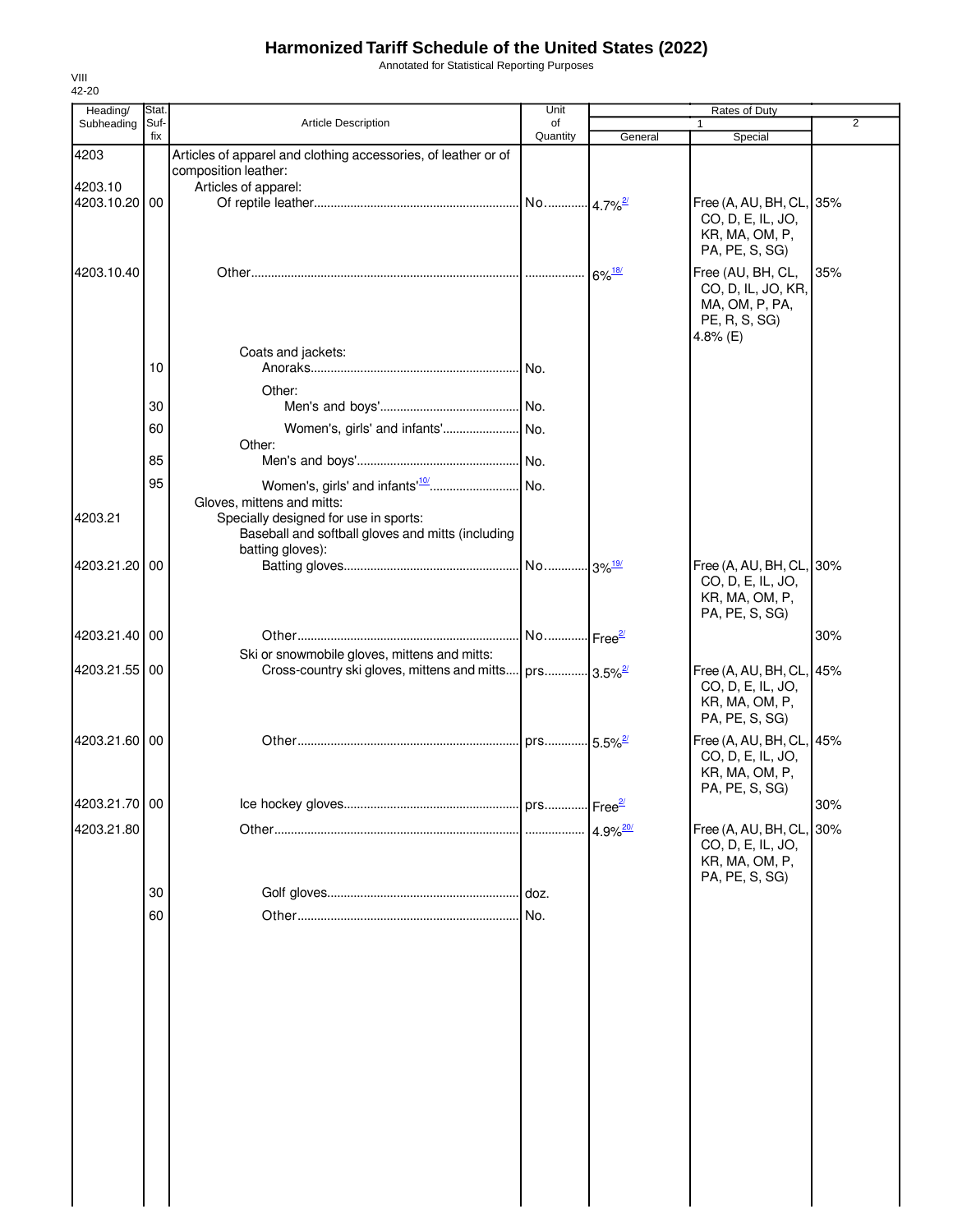Annotated for Statistical Reporting Purposes

| Heading/      | Stat.       |                                                                                                                                                    | Unit                         |                             | Rates of Duty                                                                                      |                |
|---------------|-------------|----------------------------------------------------------------------------------------------------------------------------------------------------|------------------------------|-----------------------------|----------------------------------------------------------------------------------------------------|----------------|
| Subheading    | Suf-<br>fix | <b>Article Description</b>                                                                                                                         | of<br>Quantity               | General                     | 1<br>Special                                                                                       | $\overline{2}$ |
| 4203 (con.)   |             | Articles of apparel and clothing accessories, of leather or of<br>composition leather: (con.)<br>Gloves, mittens and mitts: (con.)                 |                              |                             |                                                                                                    |                |
| 4203.29       |             | Other:<br>Gloves of horsehide or cowhide (except calfskin)<br>leather:                                                                             |                              |                             |                                                                                                    |                |
| 4203.29.05    | 00          | Wholly of leather:<br>With fourchettes or sidewalls which, at a<br>minimum, extend from fingertip to fingertip<br>between each of the four fingers | doz. prs 12.6% <sup>2/</sup> |                             | Free (AU, BH, CL,                                                                                  | 25%            |
|               |             |                                                                                                                                                    |                              |                             | CO, D, E, IL, JO,<br>KR, MA, OM, P,<br>PA, PE, S, SG)                                              |                |
| 4203.29.08 00 |             |                                                                                                                                                    | doz. prs 14% <sup>2/</sup>   |                             | Free (AU, BH, CL,<br>CO, D, IL, JO, KR,<br>MA, OM, P, PA,<br>PE, R, S, SG)<br>11.5% (E)            | 25%            |
| 4203.29.15 00 |             | Other:<br>With fourchettes or sidewalls which, at a<br>minimum, extend from fingertip to fingertip<br>between each of the four fingers             | doz. prs 14% <sup>21/</sup>  |                             | Free (AU, BH, CL,                                                                                  | 25%            |
|               |             |                                                                                                                                                    |                              |                             | CO, D, E, IL, JO,<br>KR, MA, OM, P,<br>PA, PE, S, SG)                                              |                |
| 4203.29.18 00 |             |                                                                                                                                                    | doz. prs 14% <sup>22/</sup>  |                             | Free (AU, BH, CL,<br>CO, D, IL, JO, KR,<br>MA, OM, P, PA,<br>PE, R, S, SG)<br>11.5% (E)            | 25%            |
| 4203.29.20    | 00          | Other:                                                                                                                                             | doz. prs 12.6% <sup>2/</sup> |                             | Free (AU, BH, CL,<br>CO, D, E, IL, JO,<br>KR, MA, OM, P,<br>PA, PE, S, SG)                         | 25%            |
|               |             | Other:                                                                                                                                             |                              |                             |                                                                                                    |                |
| 4203.29.30    |             |                                                                                                                                                    |                              | $14\%$ <sup>23/</sup>       | Free (AU, BH, CL,<br>CO, D, E, IL, JO,<br>KR, MA, OM, P,<br>PA, PE, S, SG)                         | 25%            |
|               | 10          |                                                                                                                                                    | doz. prs.                    |                             |                                                                                                    |                |
|               | 20          | For other persons:                                                                                                                                 | doz. prs.                    |                             |                                                                                                    |                |
| 4203.29.40    | 00          |                                                                                                                                                    | doz. prs                     | $12.6\%$ <sup>2/</sup>      | Free (AU, BH, CL,<br>CO, D, E, IL, JO,<br>KR, MA, OM, P,<br>PA, PE, S, SG)                         | 25%            |
| 4203.29.50    | 00          |                                                                                                                                                    |                              | $\cdot$ 12.6% $\frac{2}{3}$ | Free (AU, BH, CL,<br>CO, D, E, IL, JO,<br>KR, MA, NP, OM,                                          | 25%            |
| 4203.30.00    | 00          |                                                                                                                                                    |                              | $-2.7\%$ <sup>24/</sup>     | P, PA, PE, S, SG)<br>Free (A, AU, BH, CL,<br>CO, D, E, IL, JO,<br>KR, MA, OM, P,<br>PA, PE, S, SG) | 35%            |
|               |             |                                                                                                                                                    |                              |                             |                                                                                                    |                |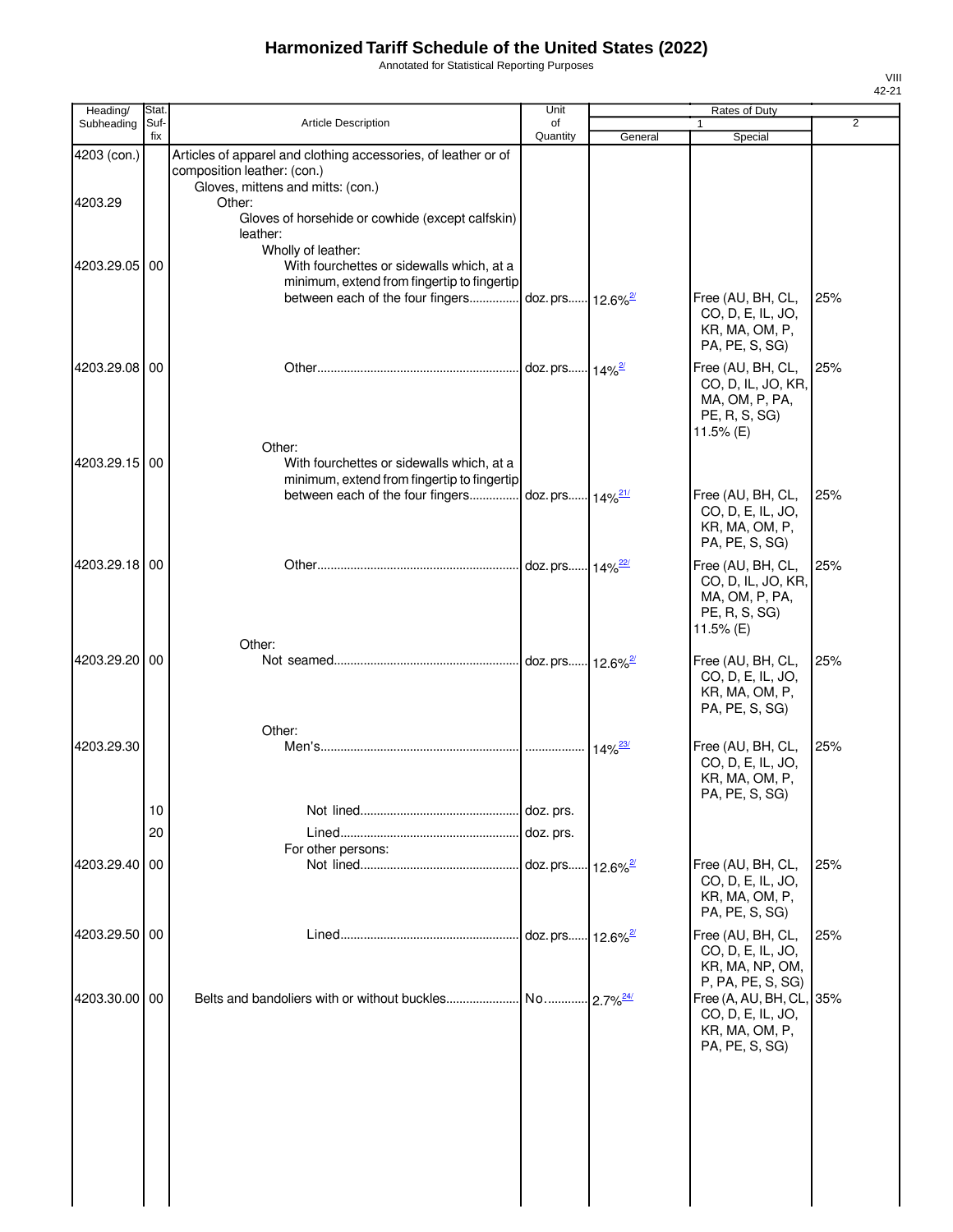Annotated for Statistical Reporting Purposes

| Heading/                 | Stat.       |                                                                                   | Unit           |         | Rates of Duty                        |                |
|--------------------------|-------------|-----------------------------------------------------------------------------------|----------------|---------|--------------------------------------|----------------|
| Subheading               | Suf-<br>fix | Article Description                                                               | of<br>Quantity | General | $\mathbf{1}$<br>Special              | $\overline{2}$ |
| 4203 (con.)              |             | Articles of apparel and clothing accessories, of leather or of                    |                |         |                                      |                |
|                          |             | composition leather: (con.)                                                       |                |         |                                      |                |
| 4203.40<br>4203.40.30 00 |             | Other clothing accessories:                                                       |                |         | Free (A, AU, BH, CL, 35%             |                |
|                          |             |                                                                                   |                |         | CO, D, E, IL, JO,                    |                |
|                          |             |                                                                                   |                |         | KR, MA, OM, P,                       |                |
|                          |             |                                                                                   |                |         | PA, PE, S, SG)                       |                |
| 4203.40.60 00            |             |                                                                                   |                |         |                                      | 35%            |
| 4205.00                  |             | Other articles of leather or of composition leather:                              |                |         |                                      |                |
|                          |             | Of a kind used in machinery or mechanical appliances or                           |                |         |                                      |                |
| 4205.00.05 00            |             | for other technical uses:<br>Belting leather cut or wholly or partly manufactured |                |         |                                      |                |
|                          |             | into forms or shapes suitable for conversion into                                 |                |         |                                      |                |
|                          |             |                                                                                   |                |         | Free (A*, AU, BH,                    | 12.5%          |
|                          |             |                                                                                   |                |         | CL, CO, D, E, IL,<br>JO, KR, MA, OM, |                |
|                          |             |                                                                                   |                |         | P, PA, PE, S, SG)                    |                |
| 4205.00.10 00            |             |                                                                                   |                |         |                                      | 35%            |
|                          |             | Other:                                                                            |                |         |                                      |                |
| 4205.00.20 00            |             |                                                                                   |                |         |                                      | 15%            |
| 4205.00.40 00            |             |                                                                                   |                |         | Free (A*, AU, BH,                    | 35%            |
|                          |             |                                                                                   |                |         | CL, CO, D, E, IL,                    |                |
|                          |             |                                                                                   |                |         | JO, KR, MA, OM,<br>P, PA, PE, S, SG) |                |
|                          |             | Other:                                                                            |                |         |                                      |                |
| 4205.00.60 00            |             |                                                                                   |                |         | Free (A*, AU, B, BH, 35%             |                |
|                          |             |                                                                                   |                |         | CL, CO, D, E, IL,                    |                |
|                          |             |                                                                                   |                |         | JO, KR, MA, OM,                      |                |
|                          |             |                                                                                   |                |         | P, PA, PE, S, SG)                    |                |
| 4205.00.80 00            |             |                                                                                   |                |         |                                      | 35%            |
| 4206.00                  |             | Articles of gut (other than silkworm gut), of goldbeater's skin,                  |                |         |                                      |                |
|                          |             | of bladders or of tendons:<br>Of catgut:                                          |                |         |                                      |                |
| 4206.00.13 00            |             | If imported for use in the manufacture of sterile surgical                        |                |         |                                      |                |
|                          |             |                                                                                   |                |         | Free (A, AU, BH, CL, 40%             |                |
|                          |             |                                                                                   |                |         | CO, D, E, IL, JO,                    |                |
|                          |             |                                                                                   |                |         | KR, MA, OM, P,<br>PA, PE, S, SG)     |                |
| 4206.00.19               |             |                                                                                   |                | 3.9%    | Free (A, AU, BH, CL, 40%             |                |
|                          |             |                                                                                   |                |         | CO, D, E, IL, JO,                    |                |
|                          |             |                                                                                   |                |         | KR, MA, OM, P,                       |                |
|                          | 10          |                                                                                   |                |         | PA, PE, S, SG)                       |                |
|                          | 30          |                                                                                   |                |         |                                      |                |
| 4206.00.90               | 00          |                                                                                   |                | Free    |                                      | 40%            |
|                          |             |                                                                                   |                |         |                                      |                |
|                          |             |                                                                                   |                |         |                                      |                |
|                          |             |                                                                                   |                |         |                                      |                |
|                          |             |                                                                                   |                |         |                                      |                |
|                          |             |                                                                                   |                |         |                                      |                |
|                          |             |                                                                                   |                |         |                                      |                |
|                          |             |                                                                                   |                |         |                                      |                |
|                          |             |                                                                                   |                |         |                                      |                |
|                          |             |                                                                                   |                |         |                                      |                |
|                          |             |                                                                                   |                |         |                                      |                |
|                          |             |                                                                                   |                |         |                                      |                |
|                          |             |                                                                                   |                |         |                                      |                |
|                          |             |                                                                                   |                |         |                                      |                |
|                          |             |                                                                                   |                |         |                                      |                |